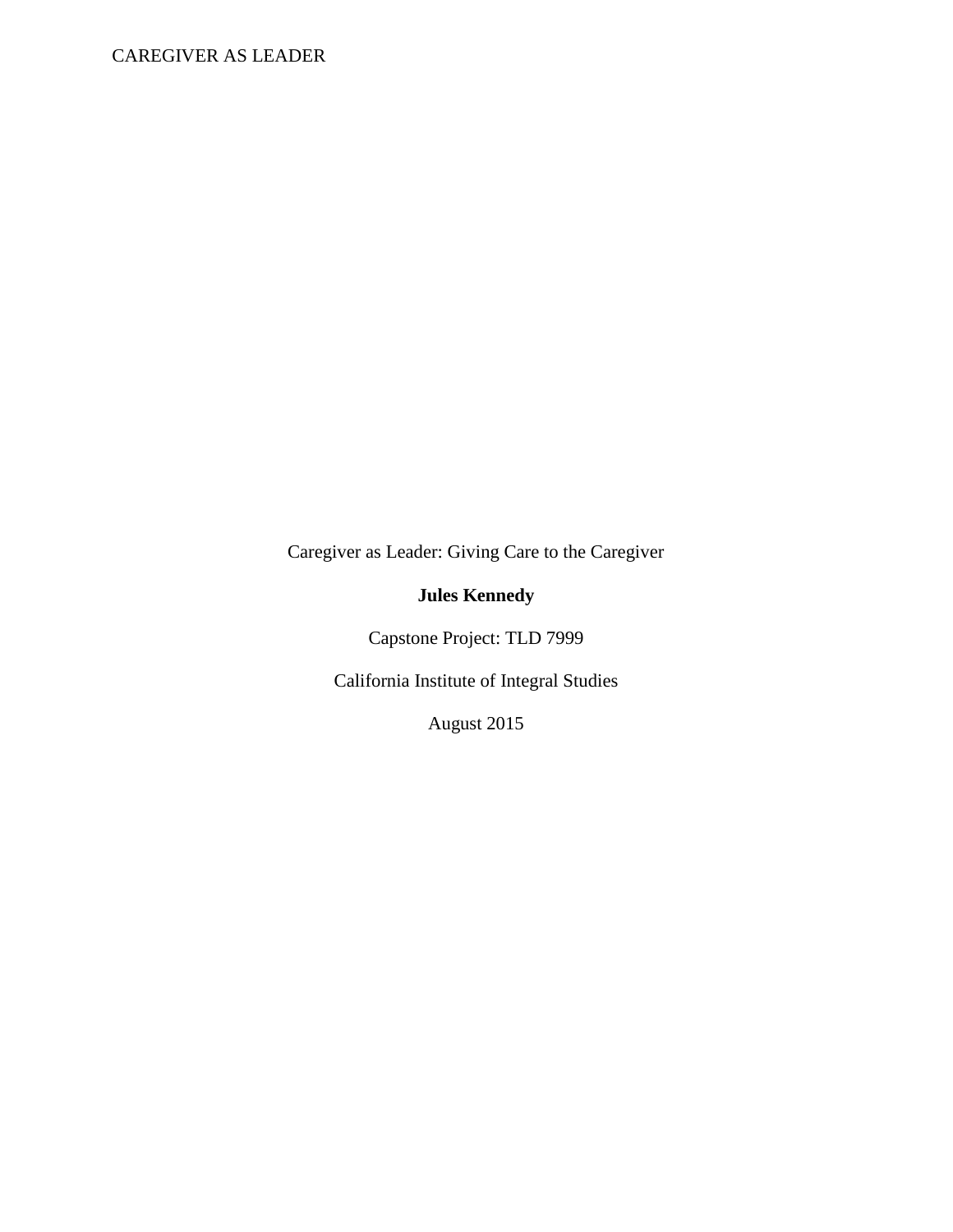# Caregiver as Leader: Giving Care to the Caregiver

### Abstract

This paper is based on the Capstone project, "Care for the Caregiver" and my personal experience in caregiving as a leader, daughter, and spouse for aging loved ones. I would assume by my own life experience and my research that there are many confused and frustrated family caregivers in our country and world today. These people are not alone in their journey, but because of the often desperate and isolated nature of these caregiving situations it is hard to reach out and find one another for solace and connectedness. Caregivers need care too. This is my discovery throughout the time as a caregiver, and a transformative, yet quiet leader.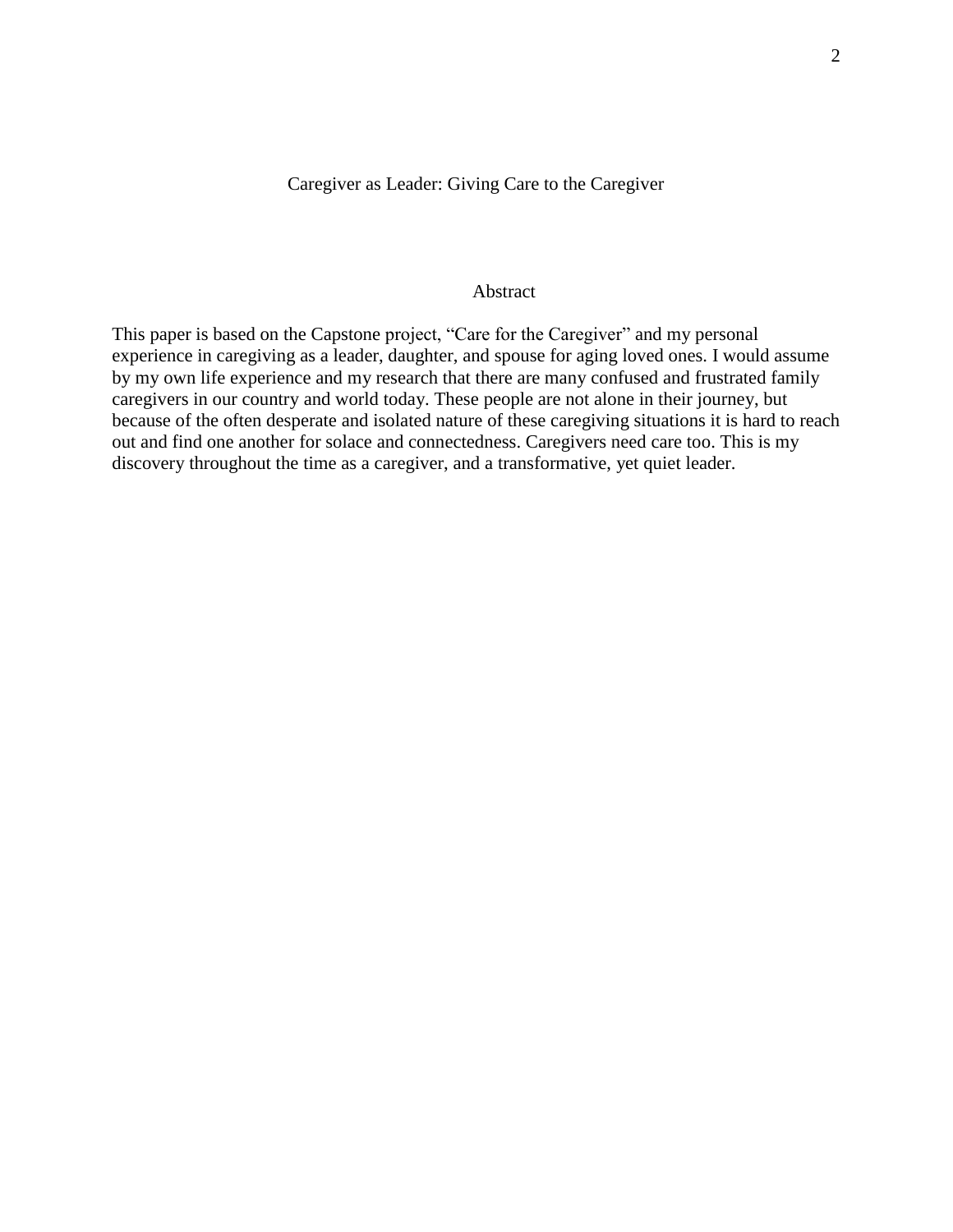### **Introduction**

A Society of Care Givers Would Be Nice.

*In America today the percentage of elderly is rising at an alarming rate. In 2011, 80% of older adults in the U.S. had one chronic condition. Half of all older adults had at least two. The aging of the U.S. population is one of the major public health challenges we face in the 21st century. One of CDC's highest priorities as the nation's health protection agency is to increase the number of older adults who live longer, high-quality, productive, and independent lives.*

# (CDC, 2015)

It is my belief that if older people had a caregiver trained to offer wholesome care by their side, they would live healthier lives until the end, saving the health care system billions of dollars and providing quality of life to individuals that otherwise wouldn't have it. Proper education in the schools from Kindergarten through college level programs could groom those who naturally "care" into professional level caregivers that could provide good care for the elderly, children, and anyone that is sick, deprived and needs help.

How do we, as a collective, inspire and elicit care? Is care innate, or can it be developed? These questions and others I intend to answer over time, but for now I am a concerned caregiver, giving care.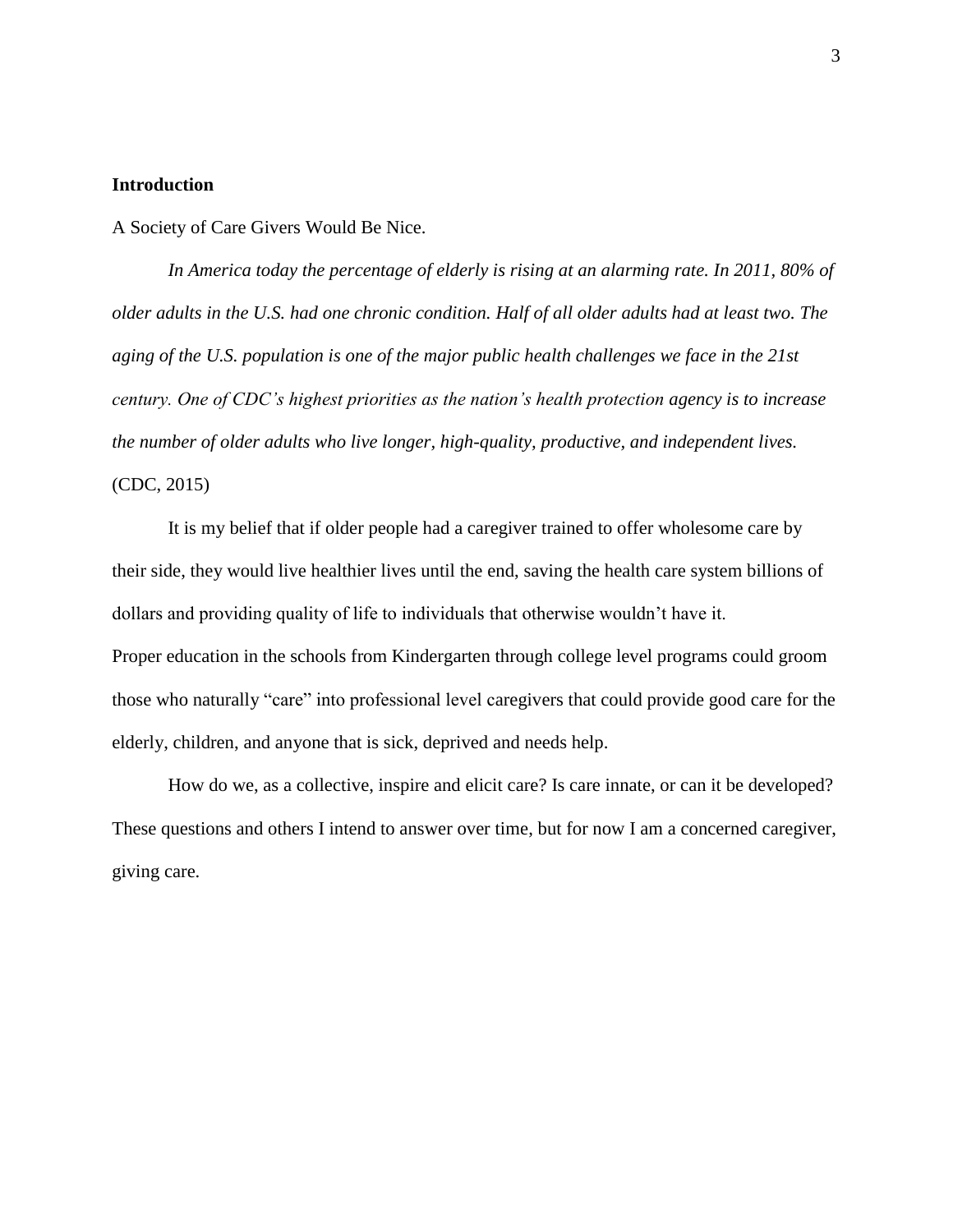# **Introduction into Transformative Leadership** My leadership vision and experience in TLD

In August of 2013 I began an online graduate program in Transformative Leadership at California Institute of Integral Studies. My original intention within the TLD program was to learn about myself as a leader. At the time I thought that being a leader was something I was not and maybe never could be, but I assumed that I would find and develop my leadership skills throughout my studies. My previous concept of leadership consisted of "winning over a movement, and teaching those within the movement." However, what I have discovered throughout my two years of study is more about myself, the wisdom I already carried within and the fact that my life has been destined for leadership as a caregiver. I give care in many ways, as a counselor, a home health aide, a non-profit volunteer and more. And I've been doing this most of my life, naturally and instinctively.

As my parents and my life partner aged, and other family members headed for death, my life as a graduate student was also ridden by that reality. I love my family and as they become sick in their older years, I seem to be the only one that has the time, devotion, patience and instinctual knowledge of how to be a proper caregiver.

Transformative leadership is ambiguous. It requires that I be amenable to its power and flow, and thus accept the fact that life is not always what my ego desires it to be.

After caring for family elders with dementia, knee and hip replacements, three bypass surgeries, five major strokes, 10 heart stents, kidney failure and more, I still survive. During my stay at CIIS I saw 12 family members and close friends become ill, many of whom have since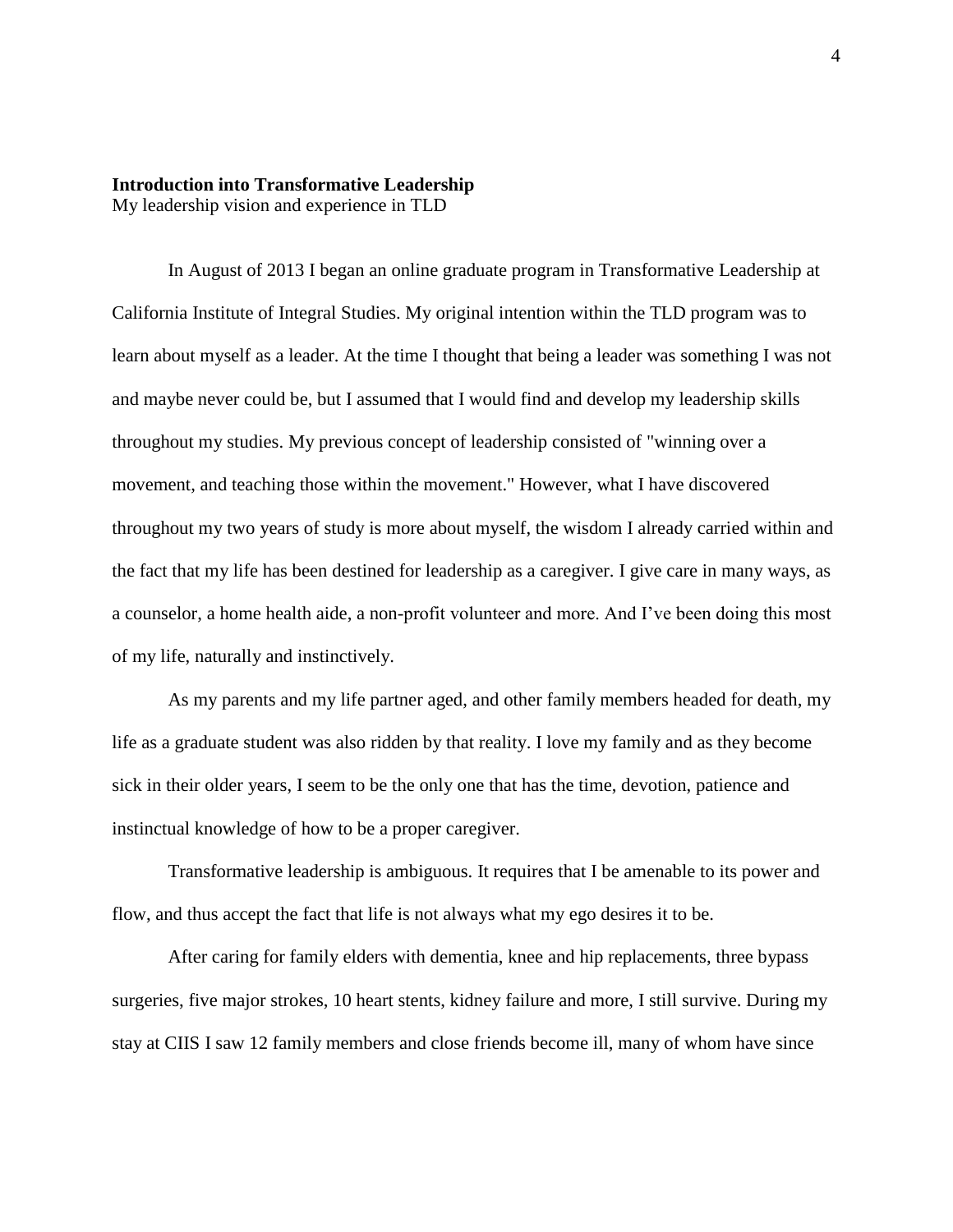passed away. I must say that this experience has been incredibly transformative and dauntingly humbling.

Does all of this loss inspire leadership? Certainly it does. Being a caregiver requires the "self" to be strong and often 'selfless'. If one were cooking a meal, one would place the food that is already prepared on the back burner, probably on low simmer. This is what a caregiver sometimes must do with the self. For me, being the only family member giving care at times, it requires that I be present 24/7. There often isn't a break for days or weeks at a time. And during times of acute illness, as in recovery from surgery or as in terminal illness for my loved one, a full range of emotions can come to the surface for both of us. The responsibilities and duties can be exhausting and overwhelming much of the time.

In my experience, friends I've had for years have become absent during these times. They are busy living their lives of course, but I feel some don't realize that my caregiving role has been taken on both out of necessity and the fact that I sincerely care. When I say I can't go out to dinner or to a movie, or even spend time talking by phone with my friends, I am being genuine. I truly can't because I am the only caregiver and because my resources are limited. I don't have another caregiver to replace me even for a short while, and secondly I give up my paying job to care for my loved ones during these times.

"Instead of subsidizing people who quit their jobs to take care of their loved ones, the government's response to this crisis is the opposite of what's needed. It has slashed Medicare benefits and funding for home health-care givers. This myopia is creating secondary health costs and declines in caregivers' own health." (Sheehy, 2010, p. 49)

In fact, I write this while my life partner is resting on the couch, only four days after extremely risky spinal surgery. We do not have resources available for him to go into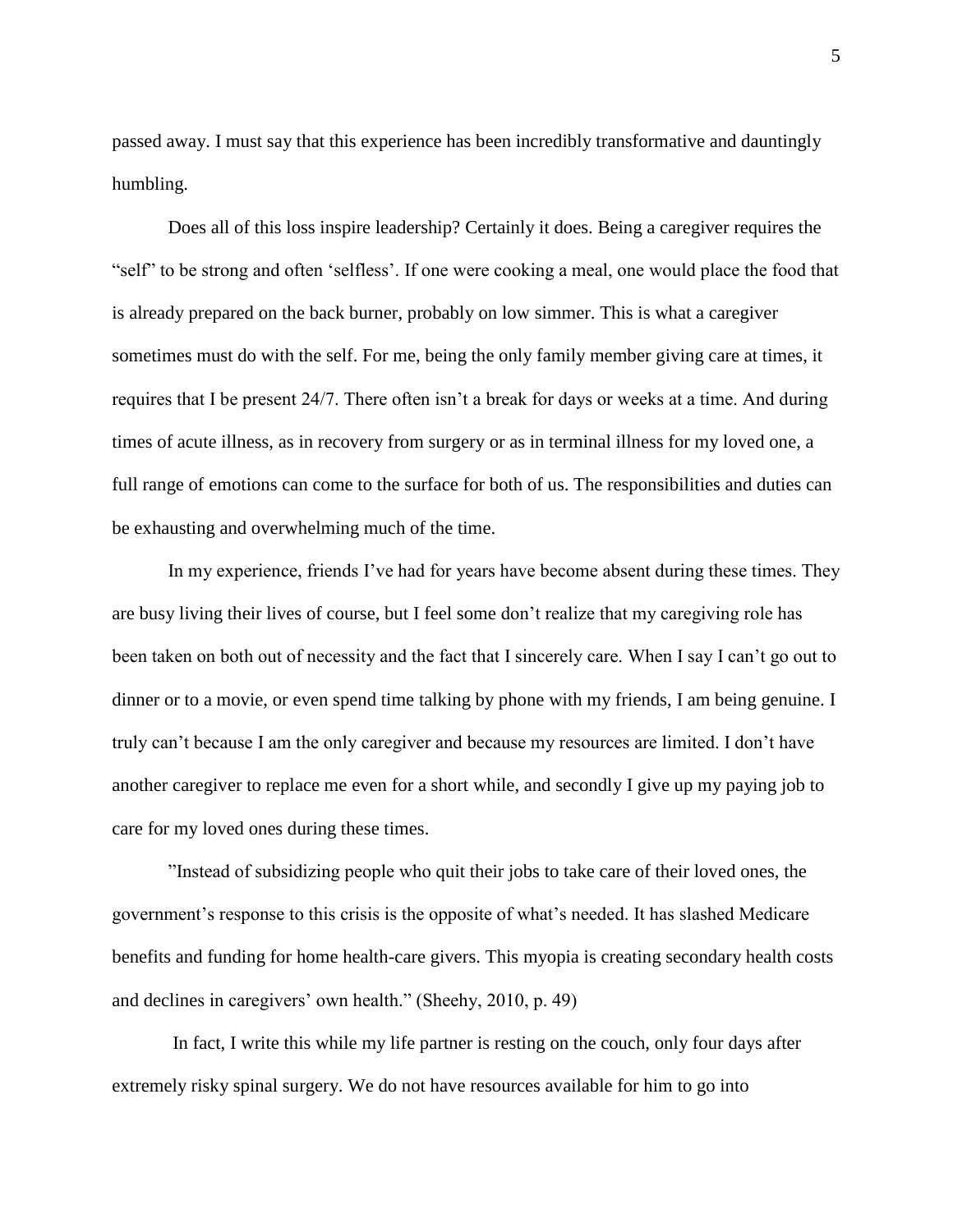rehabilitation, so it will be my duty to help him recover properly without injuring himself. I too am now wearing a back brace so that I can help lift him from the lying position. These are the types of caregiving responsibilities older couples face. Some elders live alone and have no one to care for them.

I'm not the only person in America in this situation. I've done research and have started connecting with other caregivers. I am connecting with those caregivers in my community that wish to have support from other caregivers in similar situations. Hence, the beginning of the day outing, "Care for the Caregivers", that my coalition of three and myself are holding once a month.

I write this expose from a first-hand position. Much of what I have experienced as a caregiver, others have been doing for generations. These family caregivers can identify with my story. Who takes care of the caregiver? We take care of ourselves, and at times not very effectively. I don't have time for haircuts, makeup and often don't eat well. I have been known to spend my last dollar on medicine for my patient. After years of caregiving I am learning to navigate (what can be) the complicated world of the medical system, the recovery process and how to provide holistic care for myself and my patient.

# **The Quiet Leader as Caregiver**

Resourcefulness has become a leadership trait that I have embellished throughout these years as a caregiver for family elders. Much of my experience in this role as caregiver was a "learn as you go" process. I took on the silent titles of a student-learner within the medical system, a home nurse/doctor, counselor, physical therapist and other roles deemed necessary at any given stage of the caregiving. I sometimes call myself a care coordinator, as well as a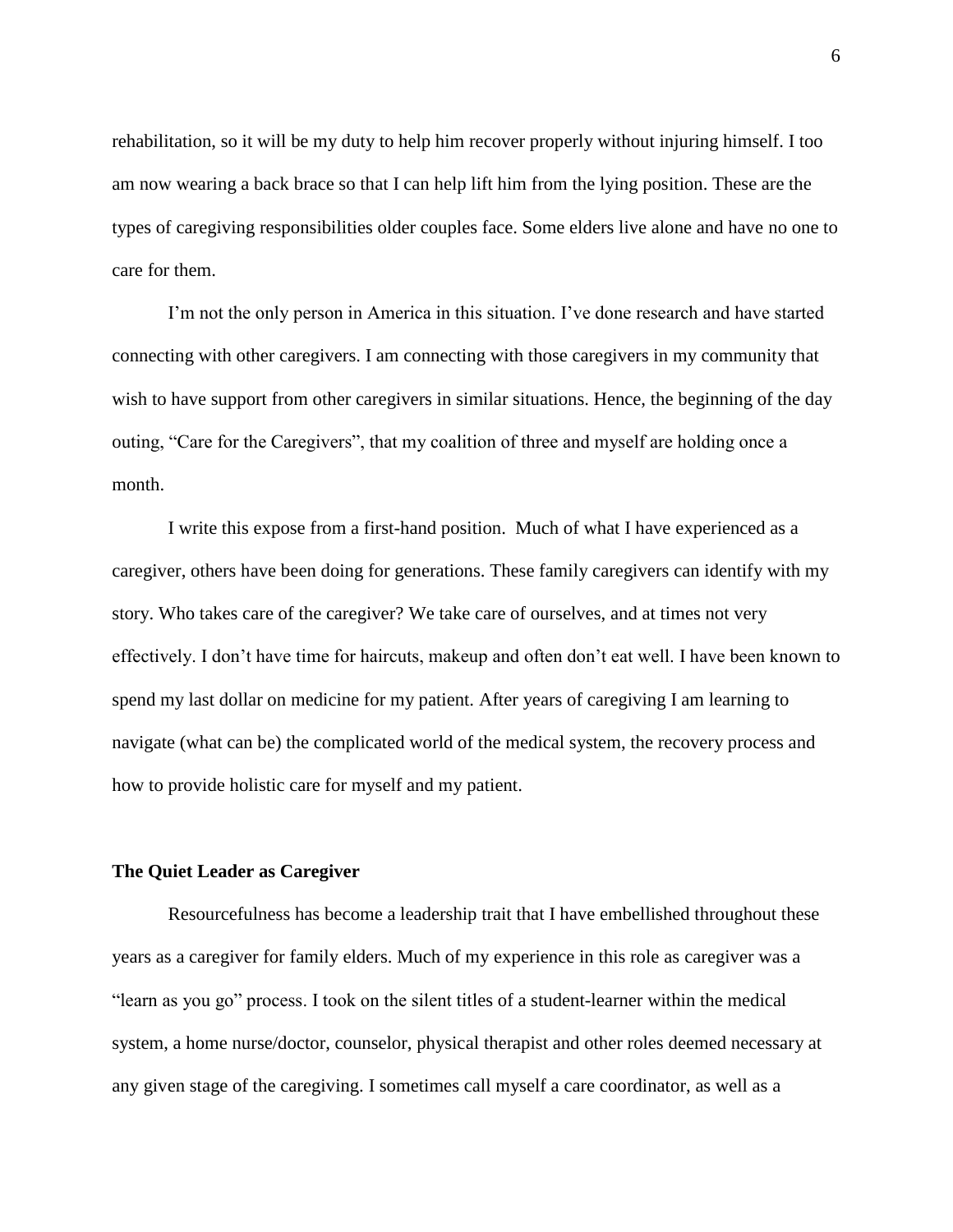caregiver. With no education in this capacity I had to be self-taught, and questioned how other individuals and families in these situations managed.

Throughout my years of taking patients to clinics, hospitals, treatment centers and the like I began to have quiet conversations with other family caregivers and professional about their experiences with aging loved ones and/or patients. My findings have provided me some comfort and affirmation that indeed, I was not the only one having these sometimes frustrating yet blessed experiences.

I also wondered what happens to an elderly person that doesn't have a family member or friend to give care. They may die alone in their old beat up recliners, in hospital beds, or a lonely nursing home situation. It is human nature to want the care of another person but family members don't always recognize the signs that a loved one is dying a slow death, alone and in pain.

Sheehy states that,

We must work out a whole new way of relating to our parents, or to a life partner who is weakened and frightened by illness. –a time for regretting or a time for rejoicing. The bottom line is that most of us believe we should take care of our parents as they get older. Fate or genetics will also command many of us to tend to a husband or a wife whose health is compromised when they're still in early adulthood or midlife. (2010, p. 13)

"The role of caregiver is often assigned, early in life, by family dynamics or cultural expectations. It usually falls to the daughter. In traditional families it's usually the eldest daughter." (Sheehy 2010, p. 46) I was the eldest daughter. Both of my parents have since passed away. My mother took care of her mother. My grandmother took care of my great-grandmother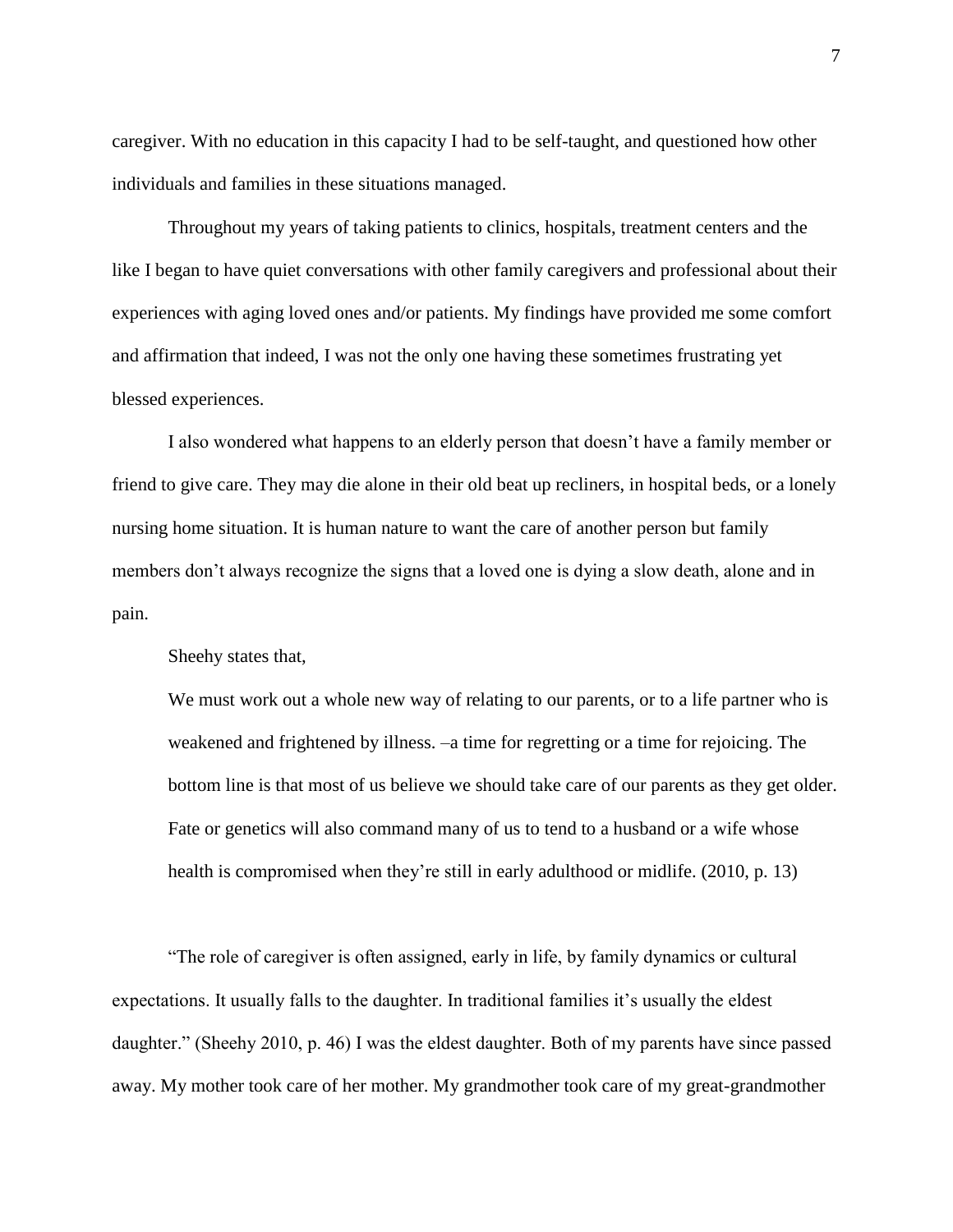and so on. They were all the eldest daughters. But in their days it seemed that family lived geographically closer to one another, and were more enmeshed in the daily lives of one another. I wasn't as receptive to being the family caregiver in the beginning.

My role as the family and spousal caregiver has been expected of me in my life. As an only child until the age of six I automatically began to take on responsibilities at an early stage. Then when my parents began to get sick due to aging I helped them as much as I could. Also, during those years my life partner began to have major physical problems as well. I traveled the 1000 miles from one household to another often and for extended lengths of time to care for my aging loved ones, and to maneuver the walk through medical institutions by the dozens. I like to say I became a professional caregiver for my loved ones. Sheehy agrees that the role of family caregiver can often be as important to healing as the medical professionals if it is done correctly.

Why, I wondered, did so many caregivers I interviewed adamantly refuse to recognize the vital, professional-level job they were performing? –women have been socialized to believe this is their responsibility—and until recently medical professionals showed scant respect for the family caregiver. Fortunately, that is slowly changing. Geriatricians and many nurses now bring in the family caregiver as part of the decision-making team. More and more the family caregiver is the backbone of our broken health-care system. (Sheehy, 2010, p. 13)

 I recently had an x-ray technician say to me that I was a "blessing" in my partner's life. I'd not had anyone praise me or compliment what I'd been doing before this, and it brightened my day. Often, the caregiver is dismissed in decisions and sometimes treated like they are getting in the way. Having a family or personal caregiver with the patient during crucial care times can remove some of the burden for the professionals, especially when the patient will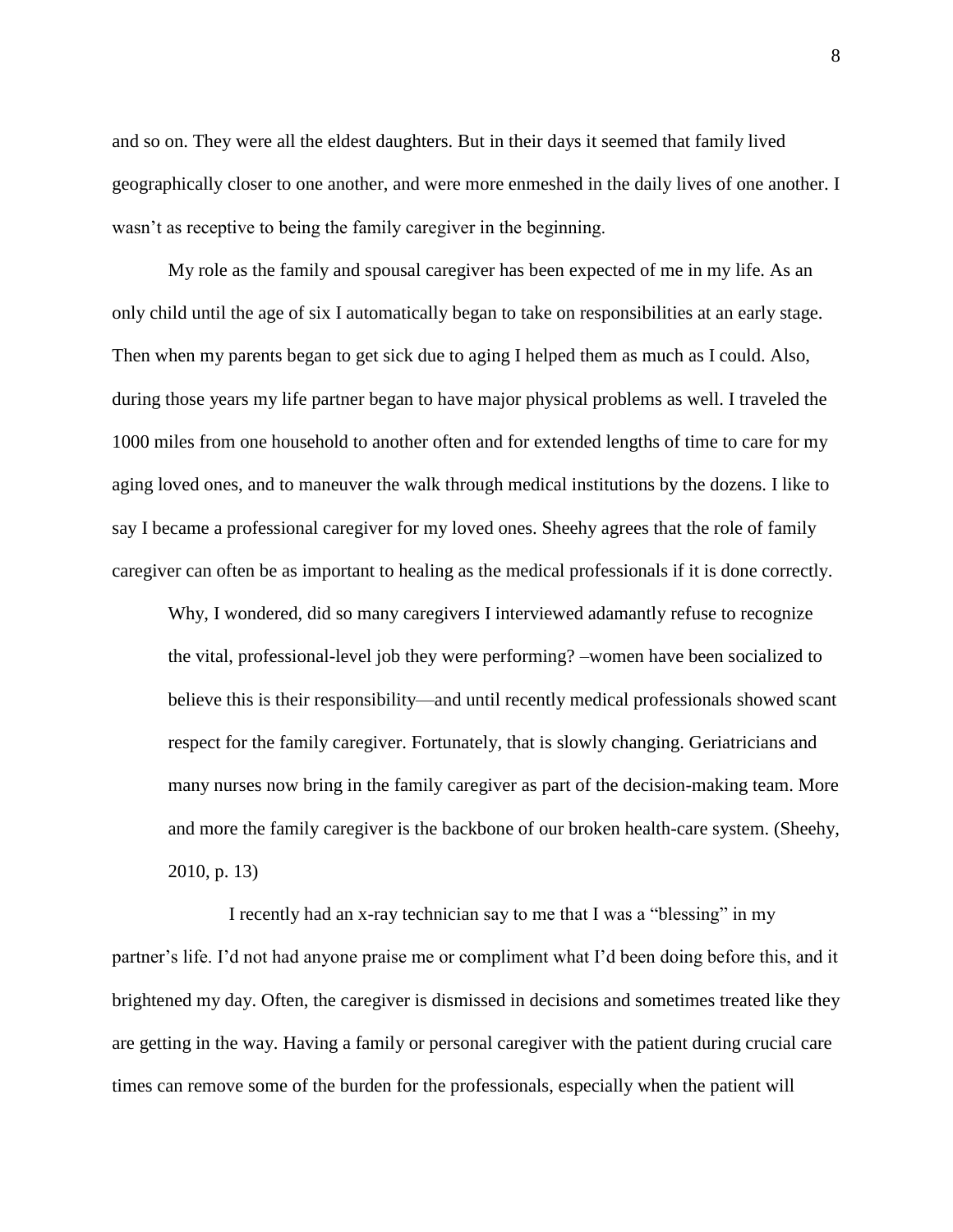eventually be going home into the care of that caregiver. I feel it is imperative that the medical team bring on the family caregiver in determining the care of their patients, especially if the caregiver is the one that will be giving primary care at home.

So, how is it that a caregiver becomes the leader? In many cases she or he is the only one taking care of the indigent person needing the care. One of my elder loved ones suffered from severe dementia and could not care for self as I could. And when there was another illness or surgical procedure necessary I was the one that provided some of the proper care at home and in the hospital. There wasn't enough staff on duty to give the extreme amount of care that my loved one needed during this time. I became the leader of that and other so-called caregiving missions.

"The acute caregiver is expected, overnight to take on the roles performed in the hospital by three shifts of skilled professionals, from the IV nurse to the dietician to the visiting specialists and resident doctors." (Sheehy 2010, p. 33) This is definitely leadership, albeit not be the boisterous kind, but rather the performer of duties within quiet leadership.

As I perform my duties of the quiet caregiver as leader I must remember to:

- 1.) Be self-aware
- 2.) Be cognizant of the other
- 3.) Continue to learn and expand my consciousness

As the quiet leader and caregiver I often take time for myself to meditate, exercise, learn all that I can to grow, and keep my awareness of the true needs of others present and realistic. The boundaries between caregiver and enabler can become confused, so it is important to remain self-aware even when self must be put on the back burner.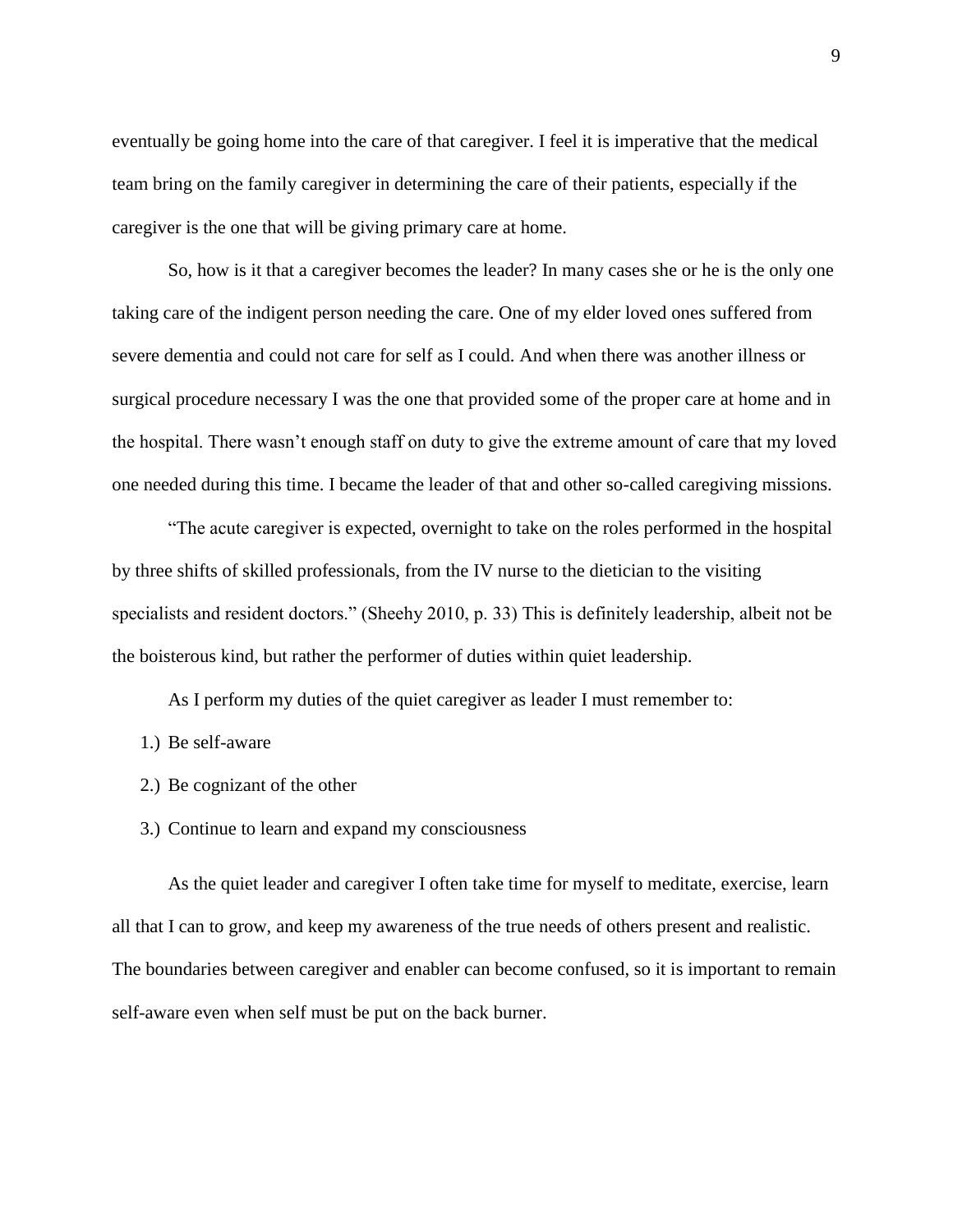"That's why I think that cultivating, 'becoming a real human being,' really is the primary leadership issue of our time, but on a scale never required before. It's a very old idea that may actually hold the key to a new age of 'global democracy.'" (Senge 2004, p. 186)

#### **Compassion and Trust in Caregiving Leadership**

Throughout my time in the Transformative Leadership program I have come to acknowledge that my leadership style must coincide with my personality and soul traits of being a highly sensitive individual, an introvert having artistic flair, and I also have a natural inclination (due to my clairvoyant and psychic gifts) to be the healer type and idealist. I believe that individuals have the power to heal themselves and others, but I do understand the physical, emotional, and mental limitations of this human existence. Therefore, I honor and respect those going through illness, as we are all conditioned to this life of pain and ill-repute. Compassion is my mainstay as a caregiver and a quiet leader.

"If you want others to be happy, practice compassion. If you want to be happy, practice compassion." *– Dalai Lama*

When we look through the lens of the Synergistic Inquiry model of leadership, a good caregiver must have *self-knowing* in order to be present with *other-knowing*. One must take care of the other, but not without the finely-tuned awareness of self.

"22 Expansion of consciousness refers to those transformative changes in the structure of our consciousness that enable us to engage the world differently. An expansion of consciousness is an inward process that cannot be legislated." (Tang 2006, p. 22)

It is important in caregiving to know self, and then get to know the other. It is difficult to retain judgment of the other's belief system when being genuine in caring. In my circumstance I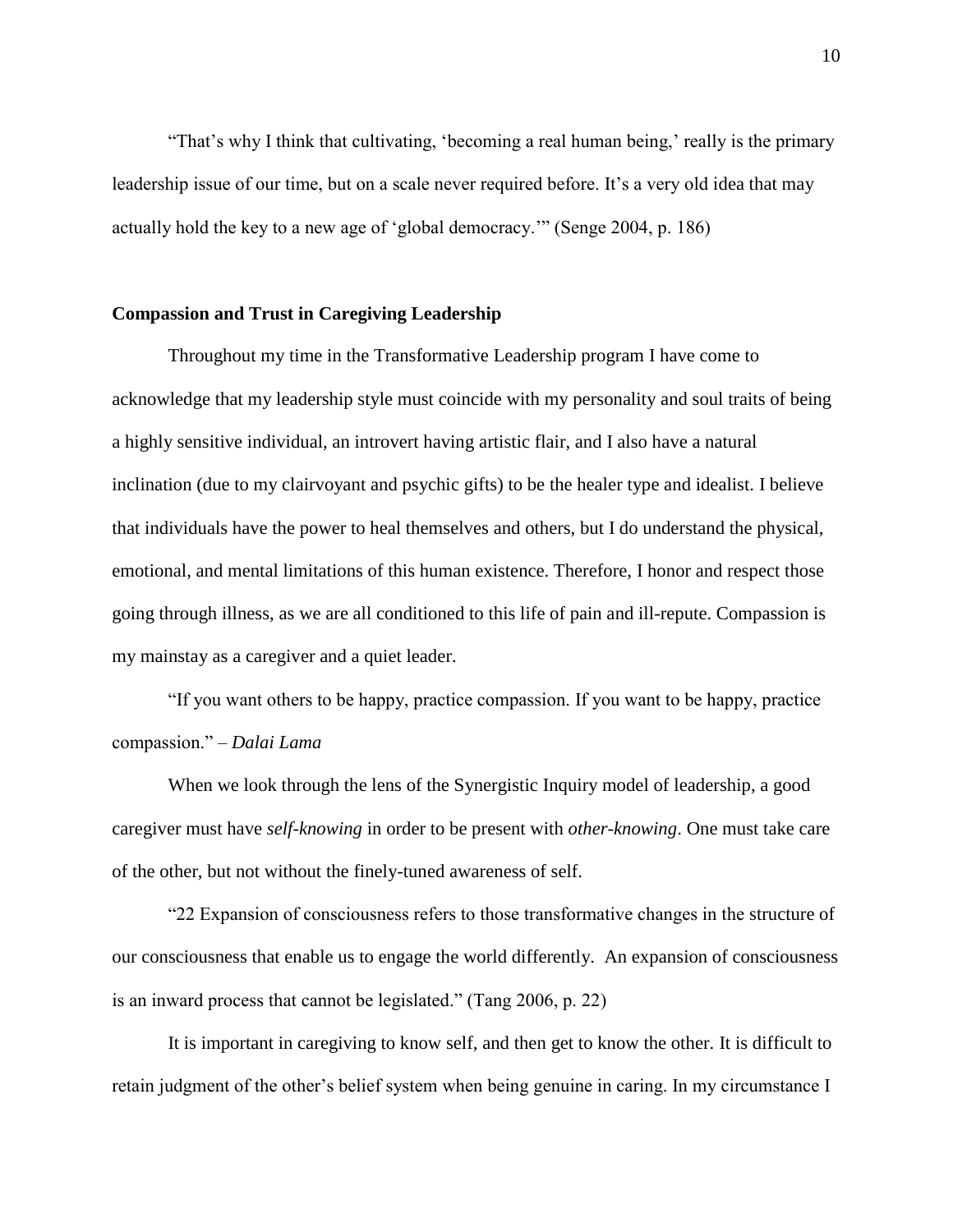have long followed the premise that I can heal most conditions within myself without medical intervention and medicine. But as I age I become more sympathetic to others that are growing older and their bodies are failing them in ways they don't understand. A healthy mindset is important, but it isn't always enough. Exercise, eating right and doing things in moderation is good medicine, but sometimes not enough to keep the doctor away either.

There are many factors that contribute to ill health and without knowing my patient's history, way of thinking, being and living, I cannot know how to care for that individual. Caring for parents and a partner is easier in some regard because I do know these things. I know self, know the other so I can *hold the differences* between us with compassion and together we *transcend the differences* to become one during the care giving and receiving process. Caregiving thus becomes a project.



 In the above representation the yin yang, the Tai-gi-tu becomes the symbol that defines the synergistic union of opposites. In this instance the symbol is used to demonstrate the Synergic Inquiry methodology of self-knowing, other-knowing, differences holding and differences transcending. (Tang 2006, p. 129-132)

First, the self must look inward to inquire and reflect. Then as the self peers into knowing the other and brings back the wisdom that was obtained by observation and inquiry, it helps the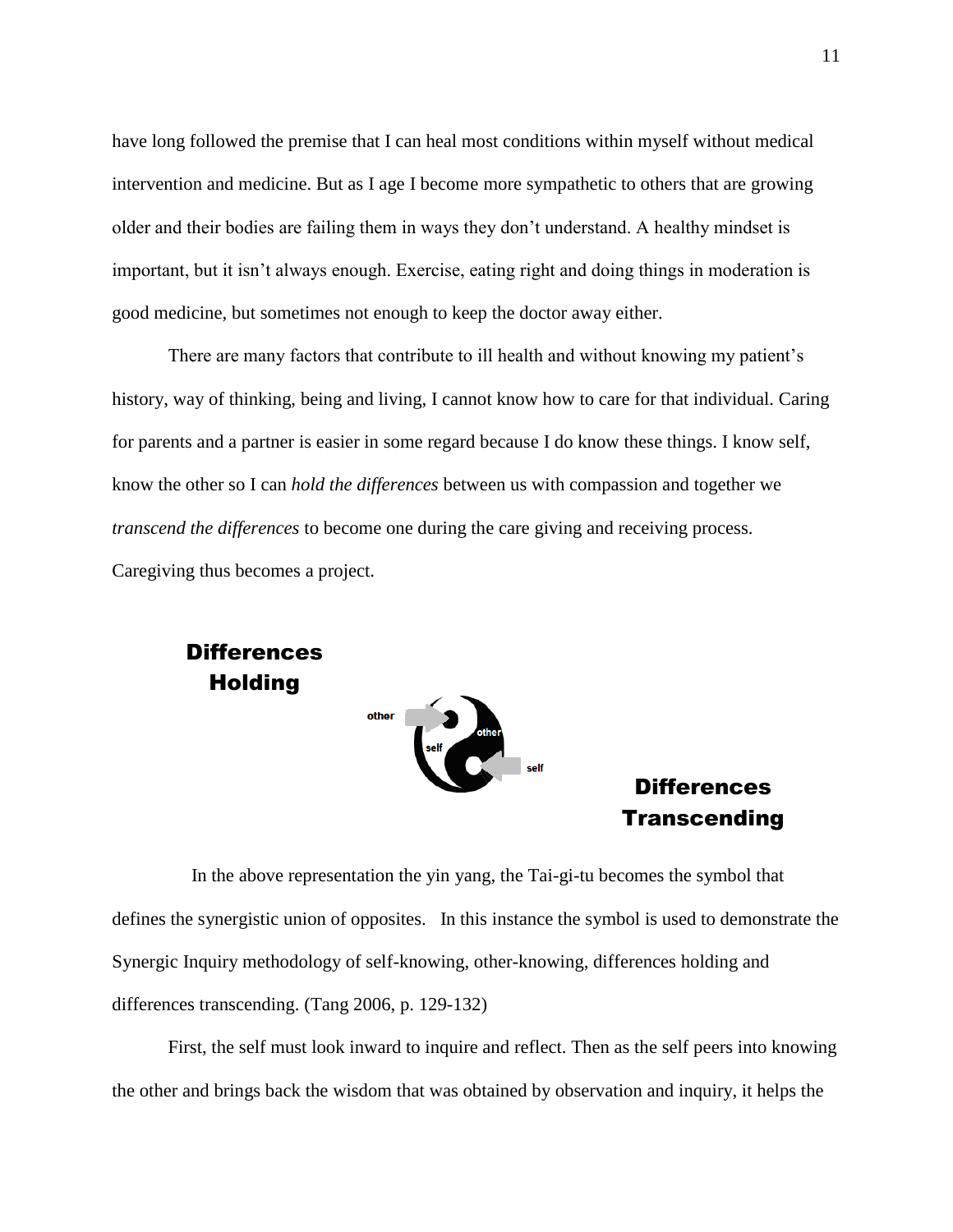self grow and integrate parts of that other-knowing. As the other will peer into the self, s/he too begins to know its other (me or myself). As a group consciousness it can then grow and expand building upon the Tai-gi-tu union. The only way the harmony and balance of this process can continue is for differences within self and other- knowing be held respectfully and brought to the transcendent and ultimate knowing space in consciousness. This cycle continues upward in a DNA type spiral, interwoven yet separate.

Since I've determined that long-term caregiving is a project between caregiver and patient, then holding the patient (other) in a space of non-judgment and using inquiry, discussion, and sharing personal stories, much of this conflict can be resolved for the sake of our working union. Much healing can be possible, and the project at hand—is care.

It is my opinion that many people do not assess their lives on a regular basis, but often leave it until the end days of life. I've seen many of my loved ones start talking about things they regret, how much they care for me and others, and things they'd like to relive. A major psychic cleansing process takes place when one is transcending into another state of consciousness, either as in death or during a traumatic situation that brings them near death.

The metaphor of death as a teacher and liberator, as the beginning of a new way of being, and as the stimulus to knowledge of divine reality, is found in all the great spiritual traditions of humankind. Confirmation of this view has come from three different groups of people: those that have almost died but returned; those who have experienced the death of a close relative; and those approaching death slowly in terminal illness. All three situations can be triggers for far-reaching and profound changes in consciousness and personality. (Sheehy 2010, p. 143)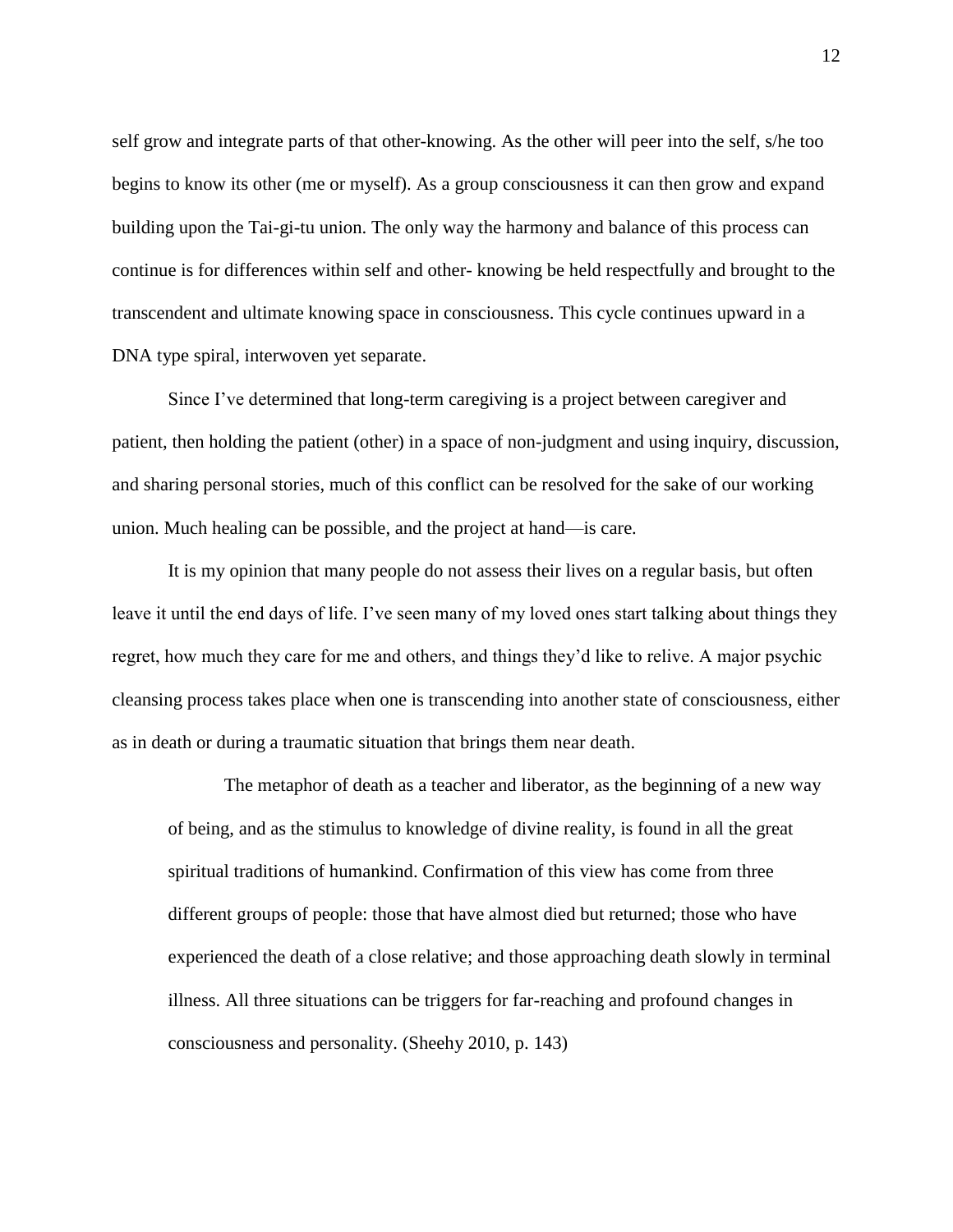The impending death, or long term illness of a loved one can bring upon spiritual transformation, or sense of transcendent emergence within the caregiver. Isolation and loneliness may occur because of the necessity of care giving responsibilities and the fact that she feels no one else cares or understands her situation and what she might be going through. A crisis of faith may ensue.

According to Grof, "Not only do those facing such an existential crisis feel isolated, but they also feel insignificant." (Grof, et al 1990)

It can be very easy for both the caregiver and the patient to fall into a state of Geriatric Depression. Sheehy has found,

"When people are really sick, they often revert to old defenses, such as denial or blaming everybody but themselves. I later discovered from scientific literature why seriously ill people often seem ungrateful or even hostile to those helping them. The brain area that normally focuses on other people and the outer world shuts down when we become really sick, allowing another area that focuses on internal organs to become more active. When we are really sick the burdened immune system literally erases all memory of our surroundings." (Sheehy 2010)

Depression is often the result of long-term chronic illness and aging. It is hard for the caregiver, (especially if s/he is living with the patient) not to also become depressed, despondent, anxious and exhausted. I like to refer to the old nursery rhyme when talking to caregiving spouses:

> *Jack and Jill went up the hill to fetch a pail of water. Jack fell down and broke his crown, And Jill came tumbling after.* (Walter 1919)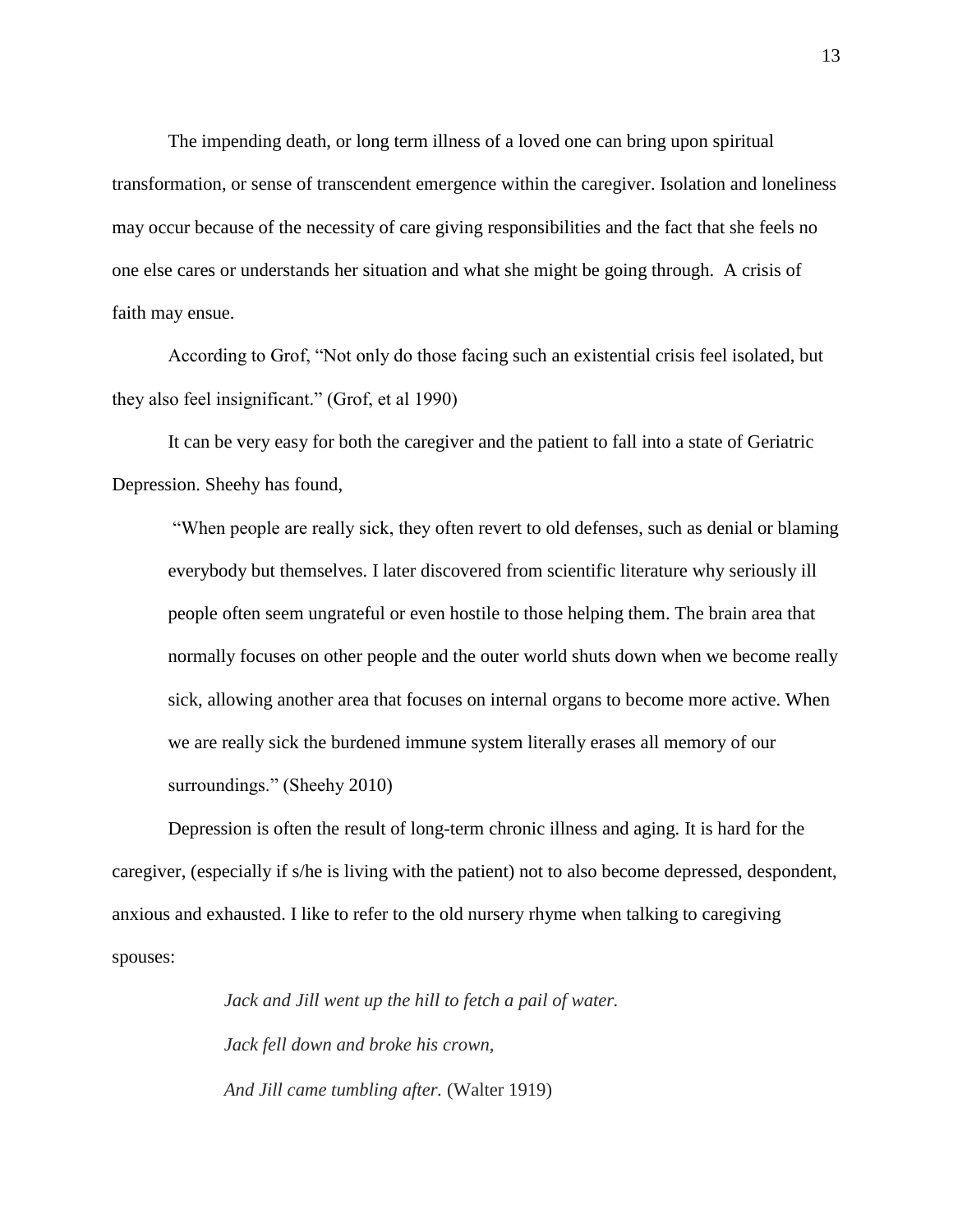As a caregiver for a spouse it is important to remember that if your loved one goes falling down the hill (or as I say, "falling down the rabbit hole") due to health conditions, it is crucial not to fall down with them and end up becoming sick yourself. As the caregiver, you are also needed to give care to yourself. You are important. Caregivers can be the most important element in healing and quality of life for the patient. This is why I decided to begin my project "Care for the Caregiver" right here at home in my most immediate community.

"It is important for the caregiver to take time for self-care." Sheehy recommends "physical exercise, meditation, taking a break away from the patient, eating well, rewarding yourself with a massage, manicure, a movie, dinner with a friend, or explore spirituality." (Sheehy, p. 134)

Before I explain the actual *Care for the Caregiver* project, I must give some of the backstory that led me here. In addition to the fact that I've been the family caregiver for years, it wasn't until recently that I began really delving into what the systemic issues are in caregiving. These issues can result as isolated family incidents or delve into the expanded picture of the family now involved within the larger cog of the medical system wheel. The two don't necessarily jive or click together in a homeostatic flow. In fact, they often fight one another when it comes to the aging population that may be resistant and perhaps naïve or ignorant to care in this fashion.

I am often conflicted myself when medical assistance is required in quantity for an aging loved one. My partner was raised by a traditional herbalist. His great-grandmother would make concoctions from various plants and elements she pulled from her front yard and out of the air. She lived to be 100 years of age. Since being raised this way my loved one has been conflicted with the idea that the medical system is also here to help. In this day, it is hard to say that the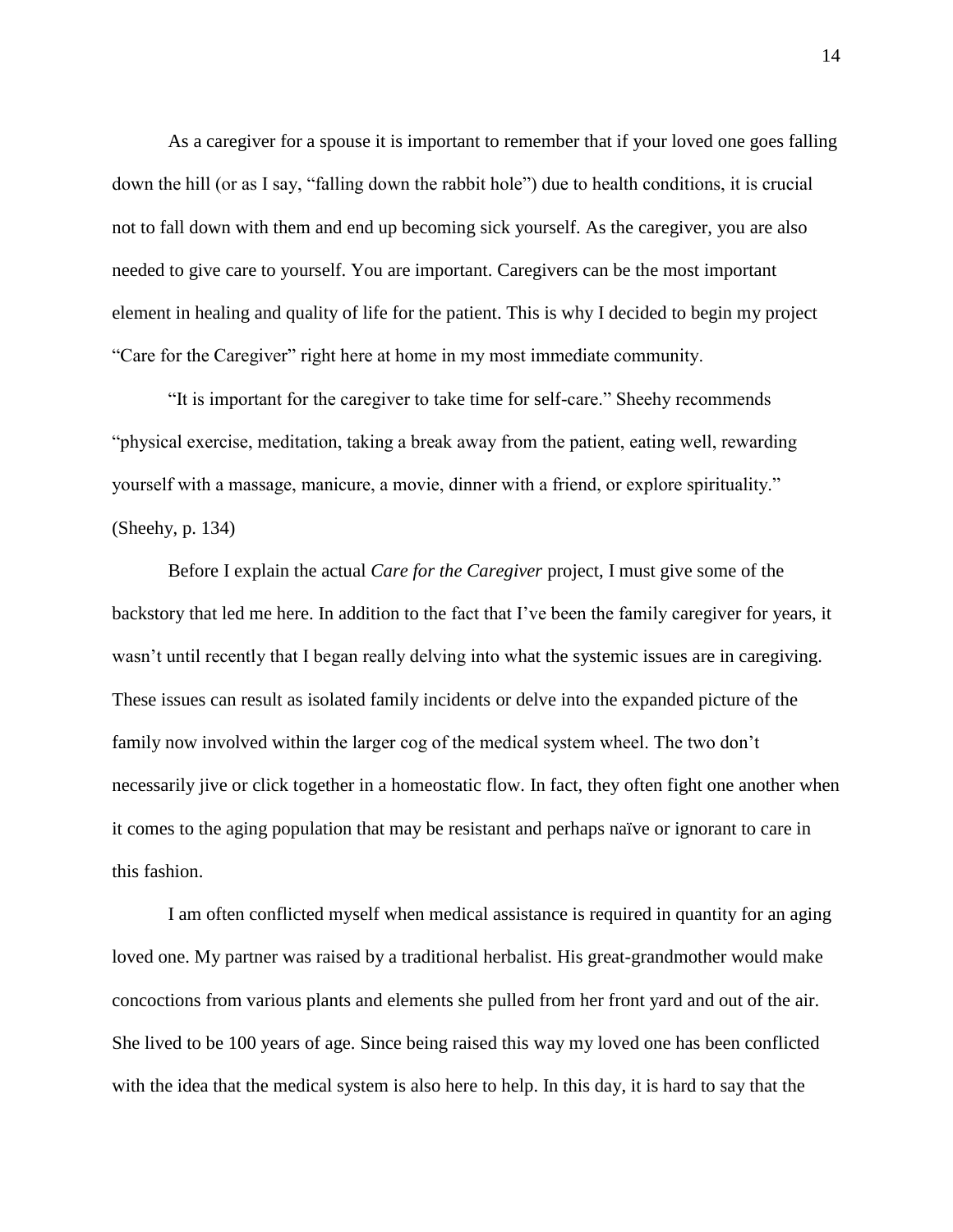manufactured supplements and herbal formulas are as pure and as strong as they once were. Pesticides and environmental toxins, and the money-making corporations have made discernment regarding which products to use a bit complicated. So, I believe that a combination of anything natural that can assist in healing, and medical help when necessary is the best medicine.

In dealing with my parents however, they were convinced that doctors were the end-all, know it all solution to all physical maladies. This is the augmented purpose of the medical profession. In fact, the Hippocratic Oath will attest to this intent. "If I do not violate this oath, may I enjoy life and art, respected while I live and remembered with affection thereafter. May I always act so as to preserve the finest traditions of my calling and may I long experience the joy of healing those who seek my help." (Lasagna 1964)

As a child, our Doc O. would stop at our house on his way home from work to attend to our illnesses. It was usually a shot of penicillin and a lollipop. But in these days there are many more discovered afflictions. Medicine has become complex and many more people need treatment today. It's not as simple as it was when I was a child.

We must remember that doctors are just as human as we are. Albeit extremely educated regarding their craft, they do become overwhelmed and overworked. Nurses and physician's assistants take the brunt of much of patient ills these days because doctors don't have time to see all of their patients on a regular basis. America's aging population has increased tri-fold over the last decade and the medical institutions cannot always keep up with the fast moving changes necessary to serve all patients equally and well. This then becomes a systemic problem of epidemic proportions. How do we solve all these differences created by fast moving medical changes, an aging population that may not understand and is resisting, and by the population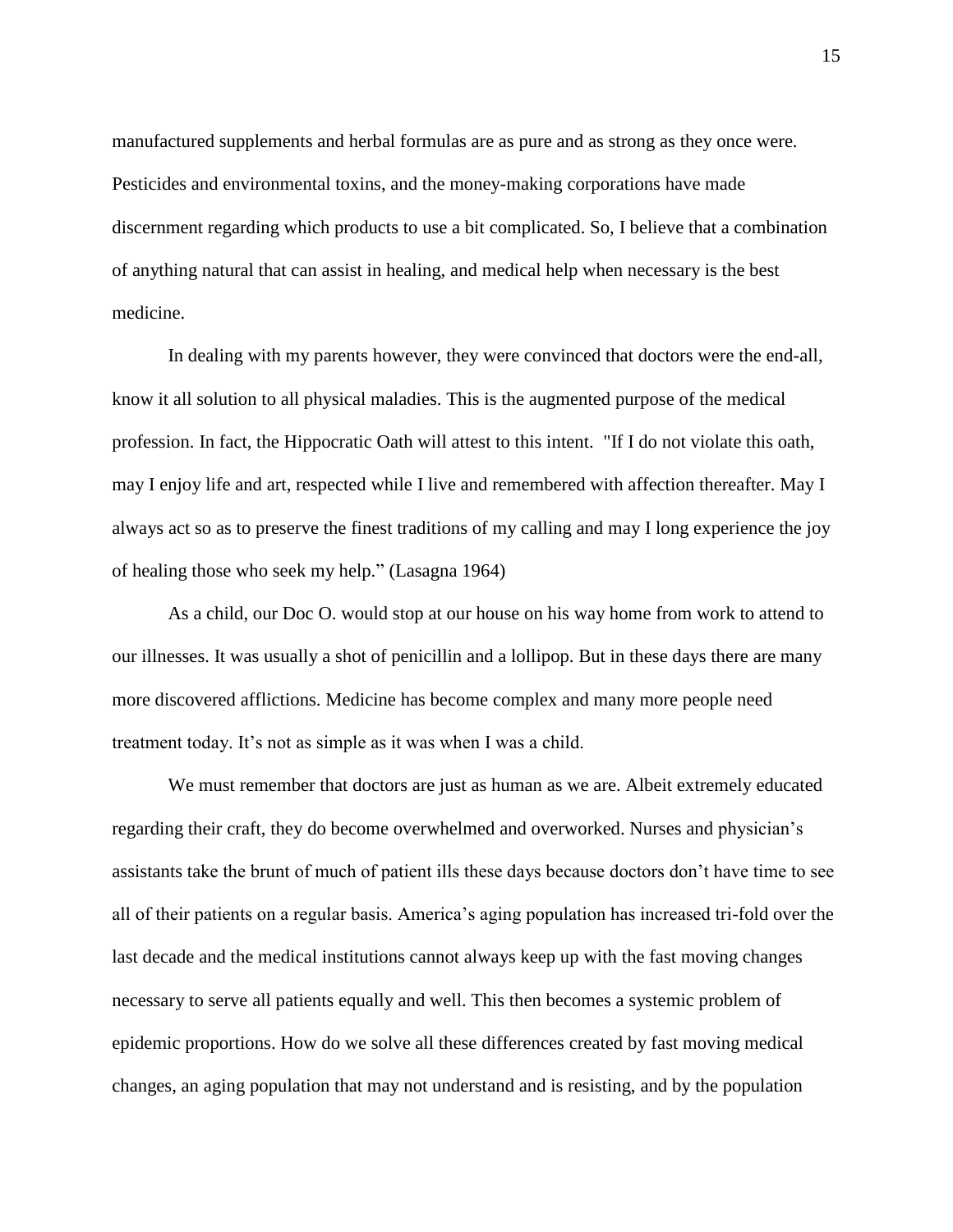increase of those that need medical care? One way to help offset these problems and begin shifting the dynamic is to foster the caregivers that are and could assist in patient care, whether it be a family member (that is compensated) or a paid professional trained for just such purpose.

#### **Nightingale: A Great Caregiving Leader of Past**

As a youngster I was very taken with the stories of Florence Nightingale, the late  $19<sup>th</sup>$ century nurse that made astounding leaps in the area of patient care and healing. She was truly a leader as she tended to the sick, embattled and impoverished population during an early time when conditions were abhorred. She did more for nursing and patients than most have done over time.

Under Florence's leadership, the nurses brought cleanliness, sanitation, nutritious food and comfort to the patients. Nightingale was known for providing the kind of personal care, like writing letters home for soldiers that comforted them and improved their psychological health. Her group of nurses transformed the hospital into a healthy environment within six months, and as a result, the death rate of patients fell from 40 to 2 percent. (Nightingale, Special Edition 1982, p. 226)

In my caregiving experience with my aging loved ones, I have met some incredible health care professionals. Some of the work that they carry out is above and beyond their job description and is definitely noteworthy.

The chaplain at a long established Baltimore hospital told me that they had prayer meetings and hands-on healing groups that visited patients within the hospital. There was no official research on the success of these visits and the healing, but the chaplain stated that there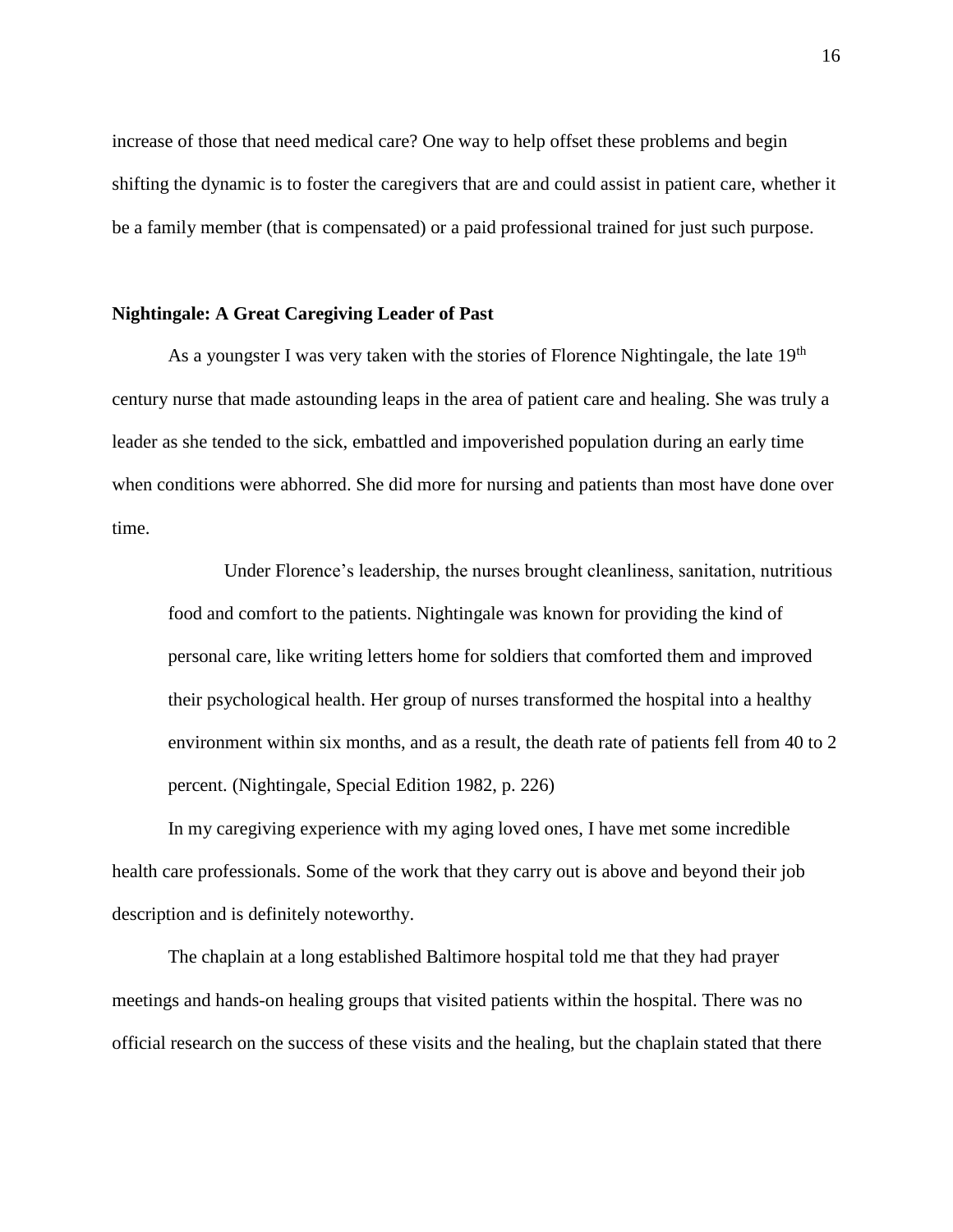often was improvement with patients, or at least some peace came over them as the result of the prayer. In this manner the patient could heal and/or transition into a comfortable death.

The managing nurse at a large rehabilitation center spoke openly about his concerns regarding the larger medical industries that dictate non-personal treatment plans for patients. His concern was that each person as his patient is individual and should be treated according to their personal needs, not according to the dictates of the pharmaceutical, money-driven industry. His care for the patients was amazing and at times alternative, as he put his own job on the line to give care and attention more than was permitted by his supervising medical teams. He is dedicated and devoted to giving care.

I've learned as caregiver that I cannot assume a patient can "get over" being sick, and that the pain is real for them. In one instance, I rushed my loved one to the hospital emergency room because I was sure he was having a heart attack. Because he'd never been diagnosed with a heart problem or arterial disease, it was assumed by several doctors that my loved one was not in any danger of a heart attack. Not until they caught an attack on an electrocardiogram (EKG) did they believe what I kept insisting. Our patient then was immediately rushed into open heart surgery.

Nightingale is noted for her genuine support of patients,

I think it is a very common error among the well to think that "with a little more self-control" the sick might, if they choose, "dismiss painful thoughts" which "aggravate their disease". Believe me, almost any sick person, who behaves decently well, exercises more self-control every moment of his day than you will ever know till you are sick yourself. Almost every step that crosses his room is painful to him; almost every thought

17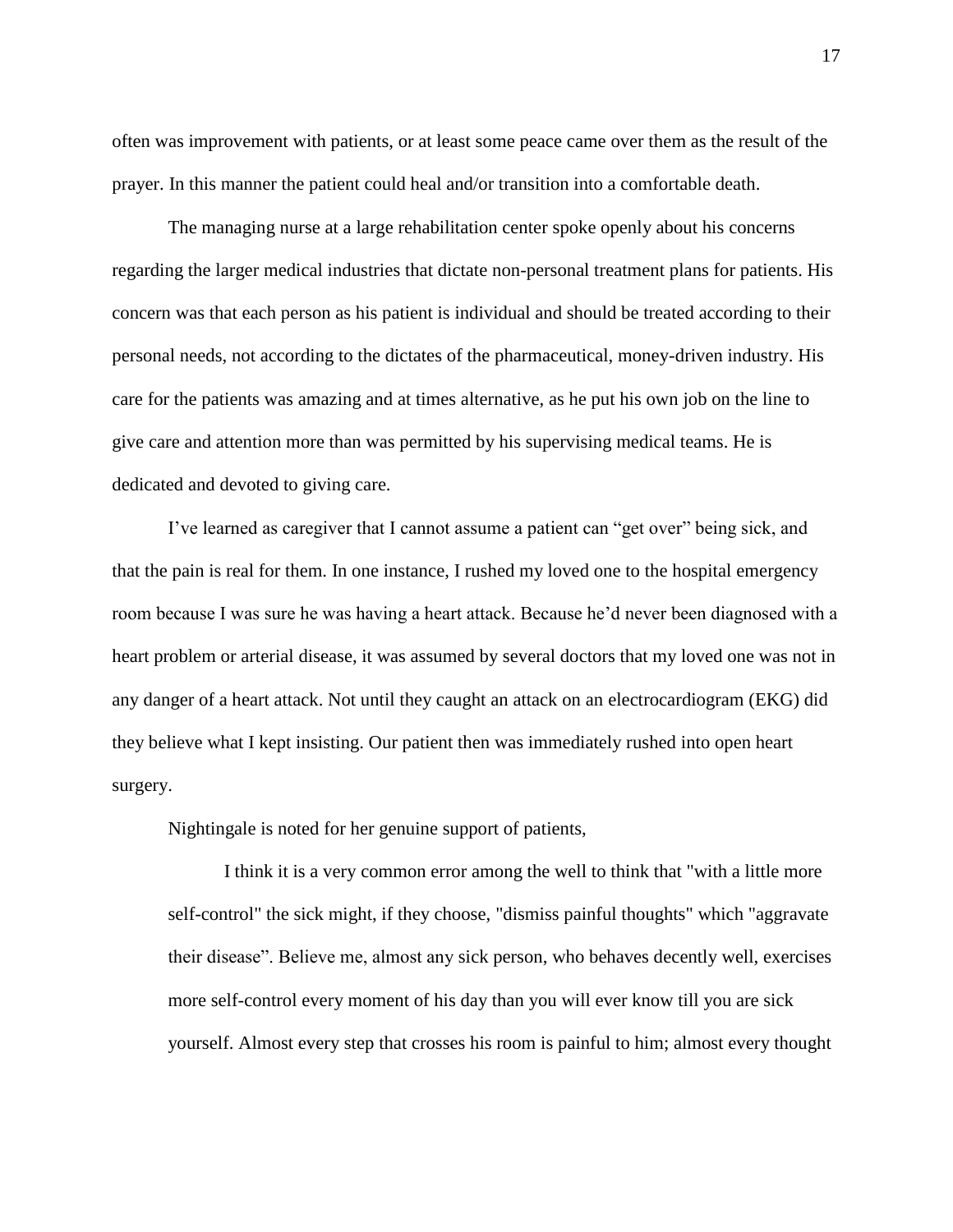that crosses his brain is painful to him: and if he can speak without being savage, and look without being unpleasant, he is exercising self-control. (Nightingale 1982)

Nurse Tony knew that his patients were in pain, and he knew that many were exercising exquisite self-control in the light of how much agony they were in, and yet he was very discerning about handing out narcotic types of medication to alleviate pain. He knew that patients often needed exercise and movement, and fresh air to bring the spirit back to their aching bodies. His goal was healing with dignity for all of his patients, and for the most part he was succeeding despite pressure from the system.

So if a medical institution is market driven, which inherently is the case much of the time in our commercially based economic system, then employees are driven by those higher ups that are looking at the bottom line. Sometimes then, staff are hired and fired based on their desire to work at sub-standard wages because they most likely need to provide for self and family; not always because they have empathy for patients or passion for the work that they do. But as I've seen recently, there is a large movement out that that is determined to change some of these systematic dysfunctions.

"When it comes to business, we rarely hear people praised, let alone rewarded for their empathy." (Goleman, et al 2002, p. 49)

Shouldn't professional caregivers be given proper recognition when deserved and reprimanded with appropriate disciplinary action when the situation calls for either? In the chapter "When Leaders Don't Listen", the authors tell us to, "Consider the estimated 100,000 deaths each year in U.S. hospitals caused by routine medical errors. Often these mistakes could have been prevented if the command and control culture in most medical organizations had been acknowledged and changed." (Goleman 2002, p. 193)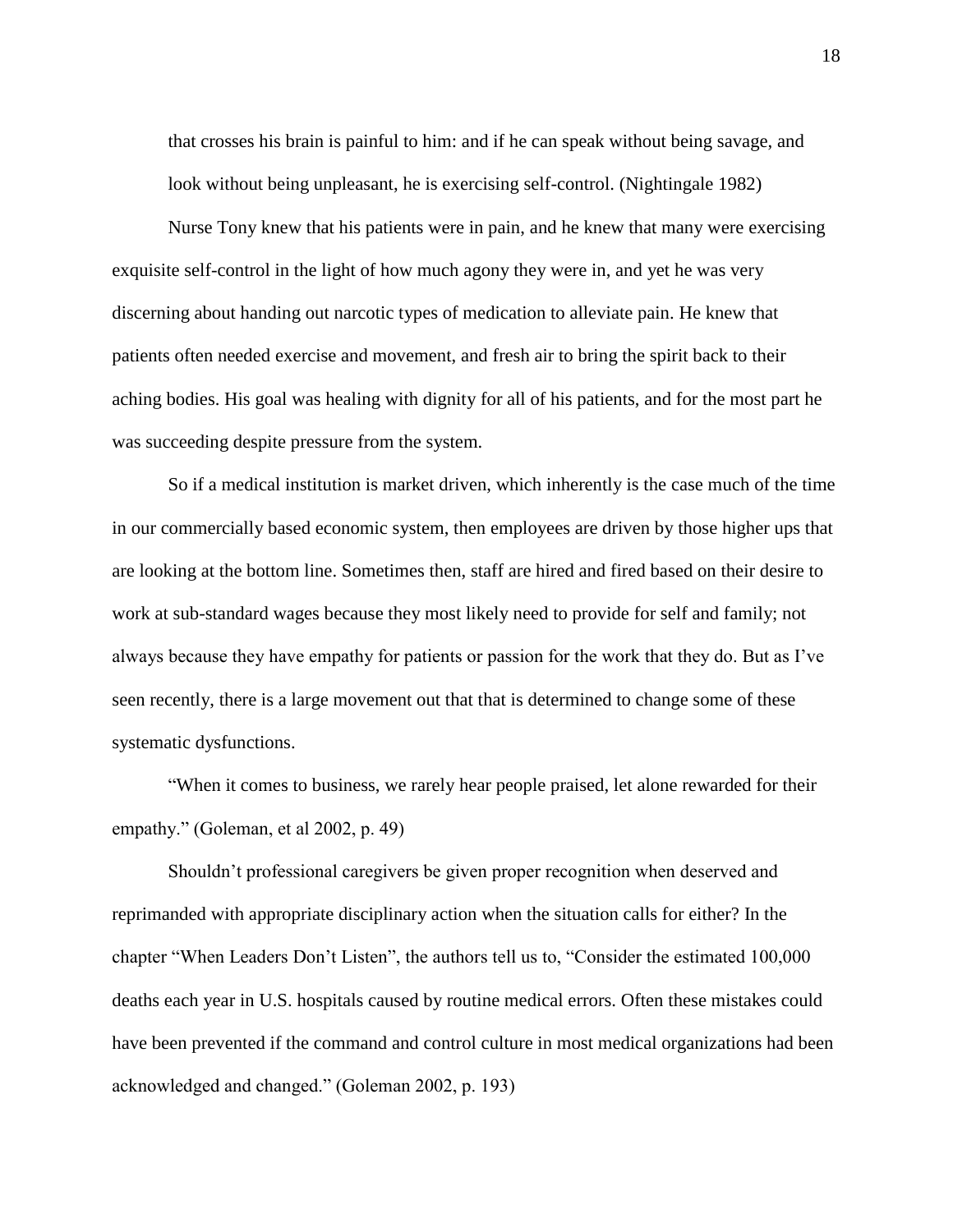Coordination of care can become more challenging when one's client or patient goes into the medical world. There are many things to organize, keep watch on, and coordinate. As a care giver, coordination of care involves some manipulation when providing care for a person that is receiving medical treatment within or from a facility that experiences organizational dissonance and dysfunction. It requires intuitive understanding of the dynamics going on within the organization that trickle down to the staff that are taking over temporary care of your patient. You become a handler as such.

I always make sure that my name and phone number are left with every team of caregivers and on the white board in my family member's patient room. I make my presence known. I shake hands, learn names of the nursing care team, and I use their names when addressing them. I also am good at asking questions about the personal lives of some of my patient's care team members when they have time. The professional caregivers "take care" of patients day in and day out. I believe that they deserve to have a moment to talk about their lives too. They need care as well. We are working together as a team in regard to my sick loved one, so they too become our temporary family members.

Often I will send emails or written notes thanking the staff at the facility where my loved one has stayed in the case of rehabilitation or even Intensive Care Units. I feel it is important to acknowledge the good service that these professionals give day in and day out. The kinds of feedback and support that I give cannot fix the organizational problems per se, but I can give support in small ways to people that matter.

Perhaps the most unfortunate aspect of organizational dissonance is what it does to the individuals who work there: As their passion diminishes, they can lose touch with their own best qualities. In place of excellence and self-confidence, we've seen in such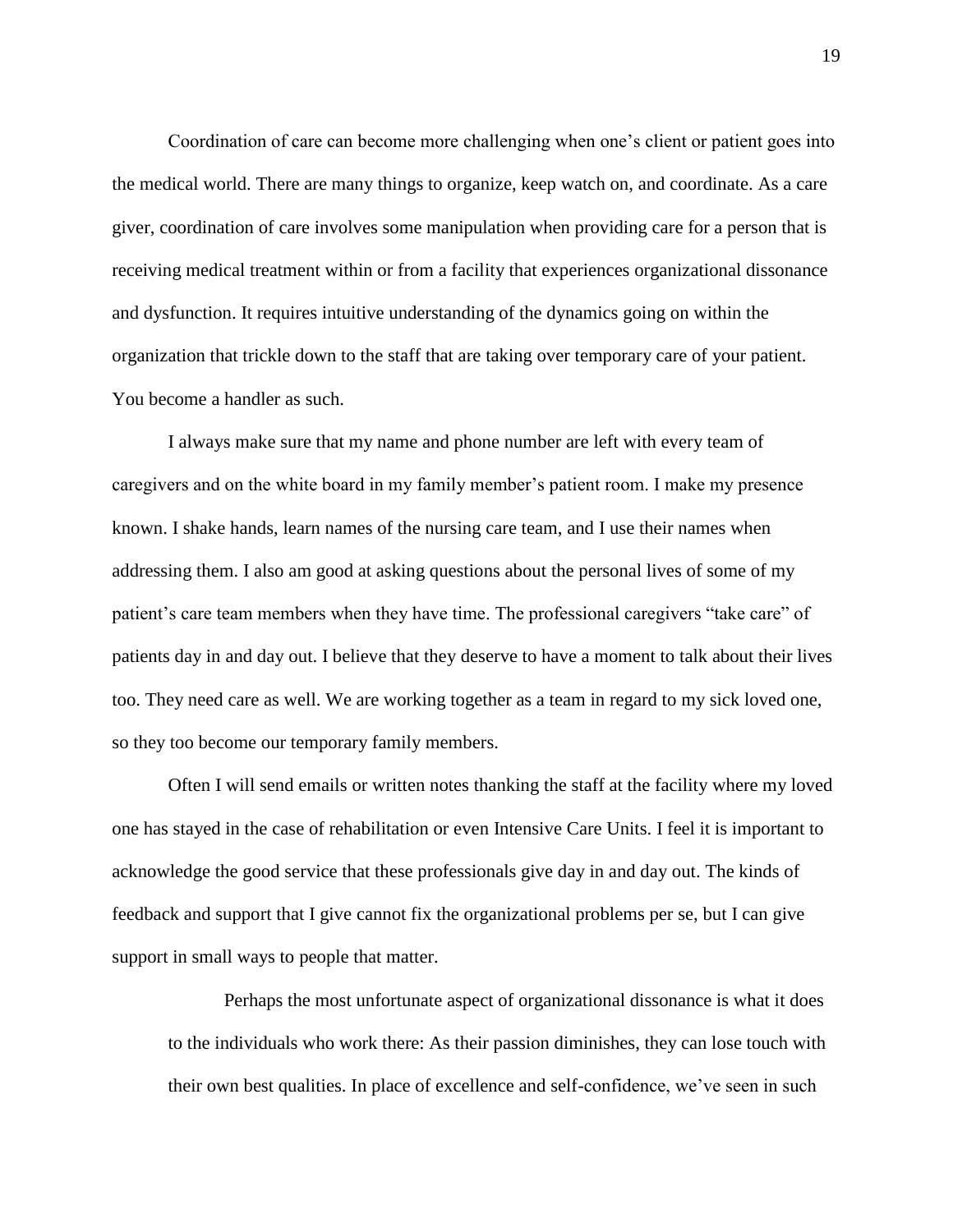companies displays of false bravado, thoughtless compliance, or open resentment. People show up for work, in body at least, day after day—but they leave their hearts and souls elsewhere. (Goleman 2001, p. 197)

Within functional organizations, those that have taken a look at their flaws and dissonance as a whole, and have chosen to provide a balanced workplace for employees and patients, it is much easier for an outside caregiver to release their beloved patient into the care of the facility providing treatment.

Going from the intimate and sometimes a dysfunctional family system that has perhaps functioned on its own for years, into a medical situation within a huge medical system can be frightening and confusing for both patient and caregiver. This upsets the homeostatic balance of the family, traditional roles begin changing and a new way of functioning must supervene.

Sheehy calsl this the New Normal. For the caregiver, "You realize that you have a new role as family caregiver. And this isn't a sprint. This is going to be a marathon. You are living with a new uncertainty, and you are not going back to the old normal." (Sheehy 2010, p. 23-24)

The homeostatic balance of the family is altered for good, and a new way of functioning that includes bigger system intervention must be established. Homeostasis in any system is seen as the qualities within which variables must be regulated so that internal conditions remain stable and relatively constant. A family unit has homeostasis, and sometimes this original set of conditions are in place for many years, and often include many generations of members.

"Bert Hellinger, the founder of Family Constellation work, who studied and treated families for more than 50 years, observed that many of us unconsciously "take on" destructive familial patterns of anxiety, depression, anger, guilt, aloneness, alcoholism and even illness as a way of "belonging" in our families. Bonded by a deep love, a child will often sacrifice his own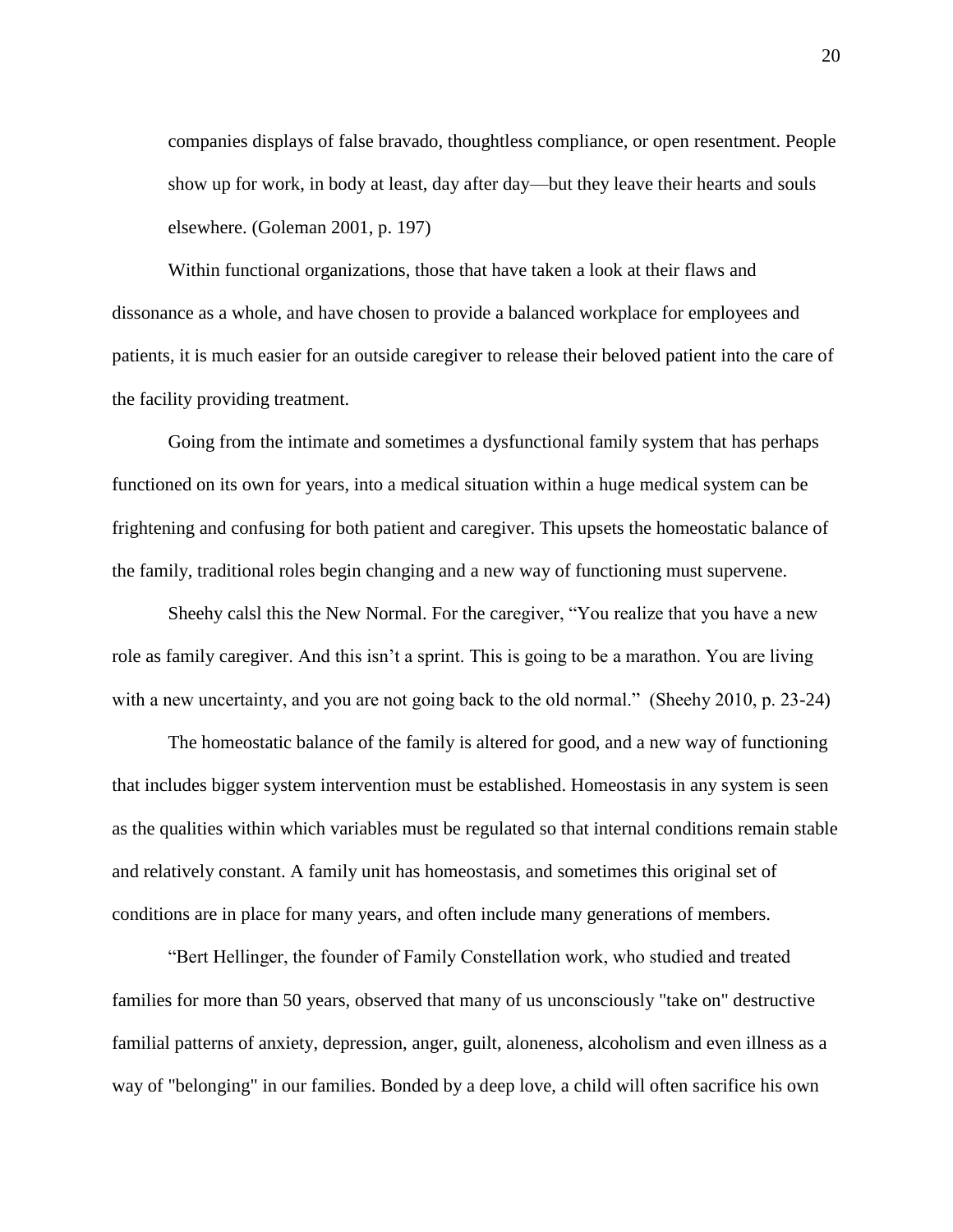best interests in a vain attempt to ease the suffering of a parent or other family member." (Hellinger website 2015)

Caregivers often face obstinacies, anger and resentment when a family member experiences health changes and challenges. This is something for which to prepare and understand, so as not taking these behaviors from our loved ones personally.

"When people are really sick, they often revert to old defenses, such as denial or blaming everybody but themselves. I later discovered from scientific literature why seriously ill people often seem ungrateful or even hostile to those helping them. The brain area that normally focuses on other people and the outer world shuts down when we become really sick, allowing another area that focuses on internal organs to become more active. When we are really sick the burdened immune system literally erases all memory of our surroundings." (Sheehy 2101, p. 184)

If the family is open to it mental health therapy, systemic and family treatment options are available.

Systemic therapy seeks instead to identify stagnant patterns of behavior in groups of people such as a family, and address those patterns directly. The systemic therapist's role is to help systems to change themselves by introducing creative "nudges". Systemic therapy neither attempts a 'treatment of causes' nor of symptoms, rather it gives living systems nudges that help them to develop new patterns together, taking on a new organizational structure that allows growth." (McDaniel et al 1992, p. 26) "Medical family therapy promotes both agency and communion. The term agency is used to describe active involvement of the patient and family in and commitment to one's own care. Communion refers to emotional bonds that often are frayed by illness and contact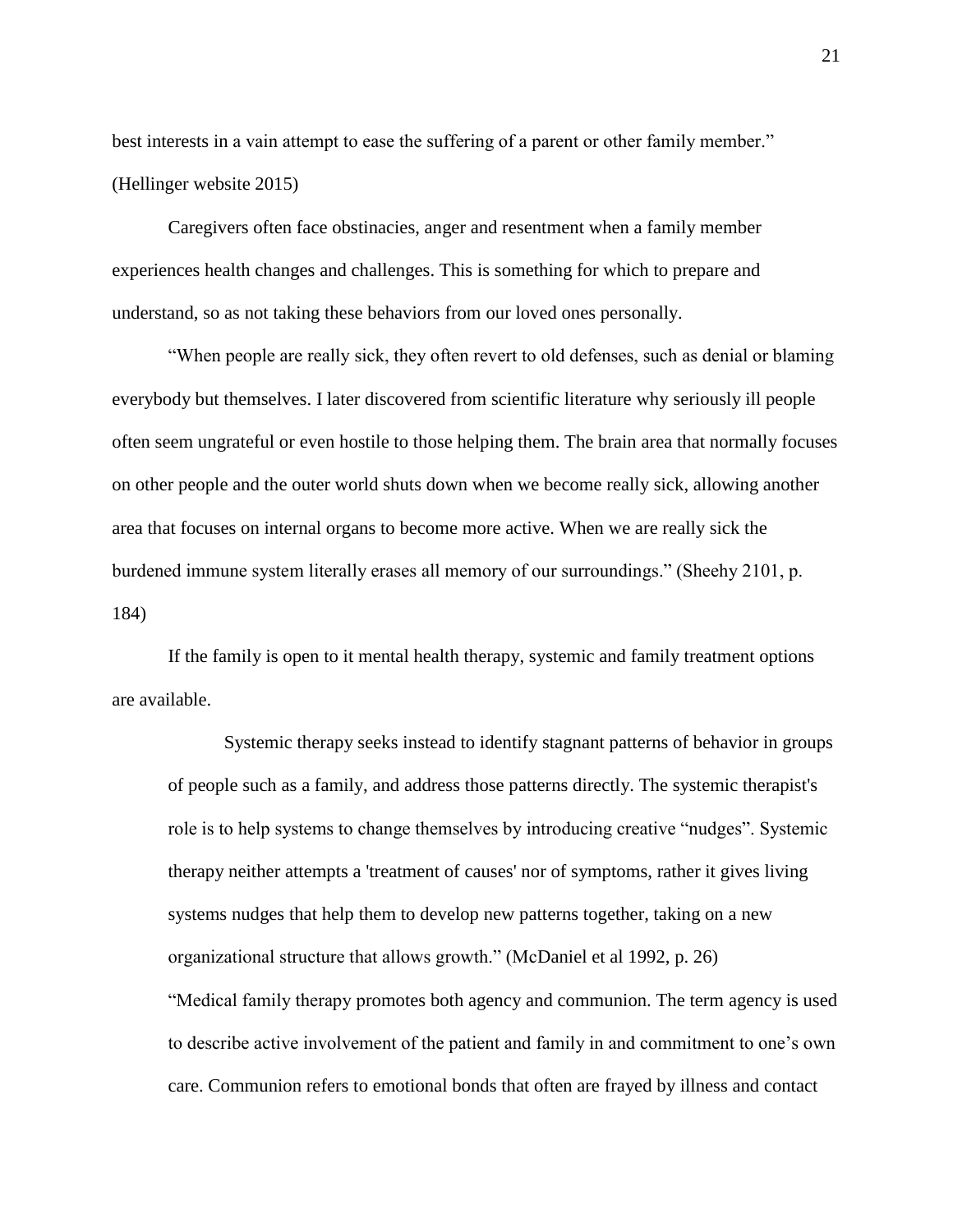with the health care system. A good therapist, social worker or patient advocate within the system can help to promote both agency and communion for the patient and family caregiver. (Watson 2005, p. 8-9)

However, in some cases access to this type of therapeutic expertise is not available, not provided, or not wanted by the sick family member. I found it necessary to reach out to other family caregivers to hear their experiences. I found many that did not have a support system for themselves or their patient. This doubles the stress on the caregiver.

According to Rolland, "Internally the family must reorganize in response to new developmental imperatives brought on by a (new) or progressive illness. Major illnesses cause the family sufficient stress to require major adaptational shifts in family rules in order to ensure continuity of family life." (Rolland 1994, p. 66-67)

Many of the spousal caregivers I spoke to had very little or no help from family members. As these caregiving spouses tended to be elder themselves I asked in our conversations how they were getting on with their lives. Many of them talked about the loss they were feeling as their spouses aged with illness related complications. In some cases they told me stories of days gone by when their spouse was agile, mentally alert and funny. "A myriad of feelings and transactions associated with anticipatory loss complicates all aspects of family life over time." (Rolland 1994, p. 164)

Although I'd experienced much of these feelings myself, I wanted to give back in the small way that I could. As a primary caregiver at the time I decided to hold a function in my home for a small group of caregivers. This would be my way of giving others some relief from their daily caregiving responsibilities. I planned the day, advertised in my local community, called together a few people to help me prepare the function and shared a day of relaxation,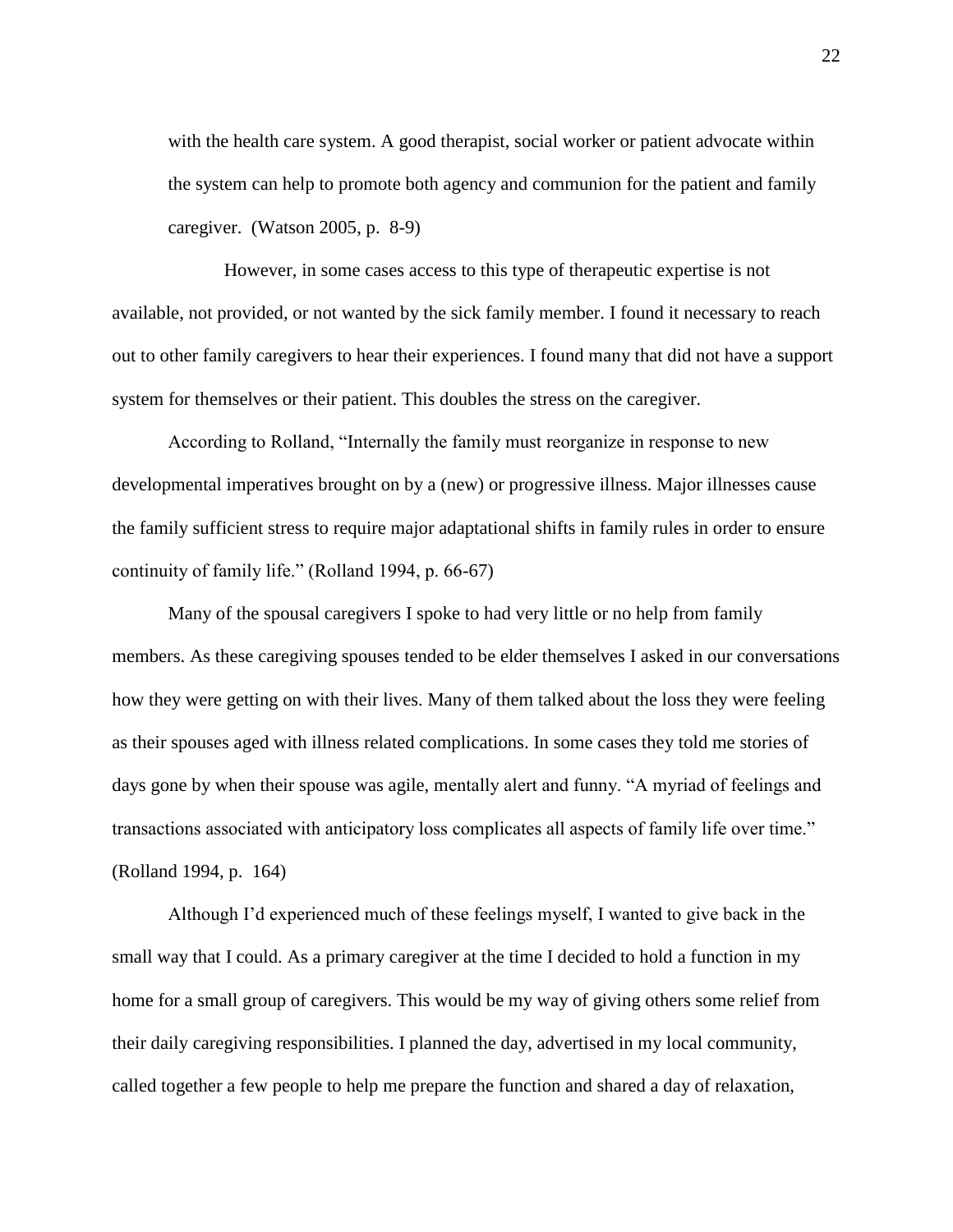education and laughter with these beautiful people. Here is my Capstone project account of the *Care for the Caregiver* day outing. It was so successful that a few others are now helping me make this a monthly event.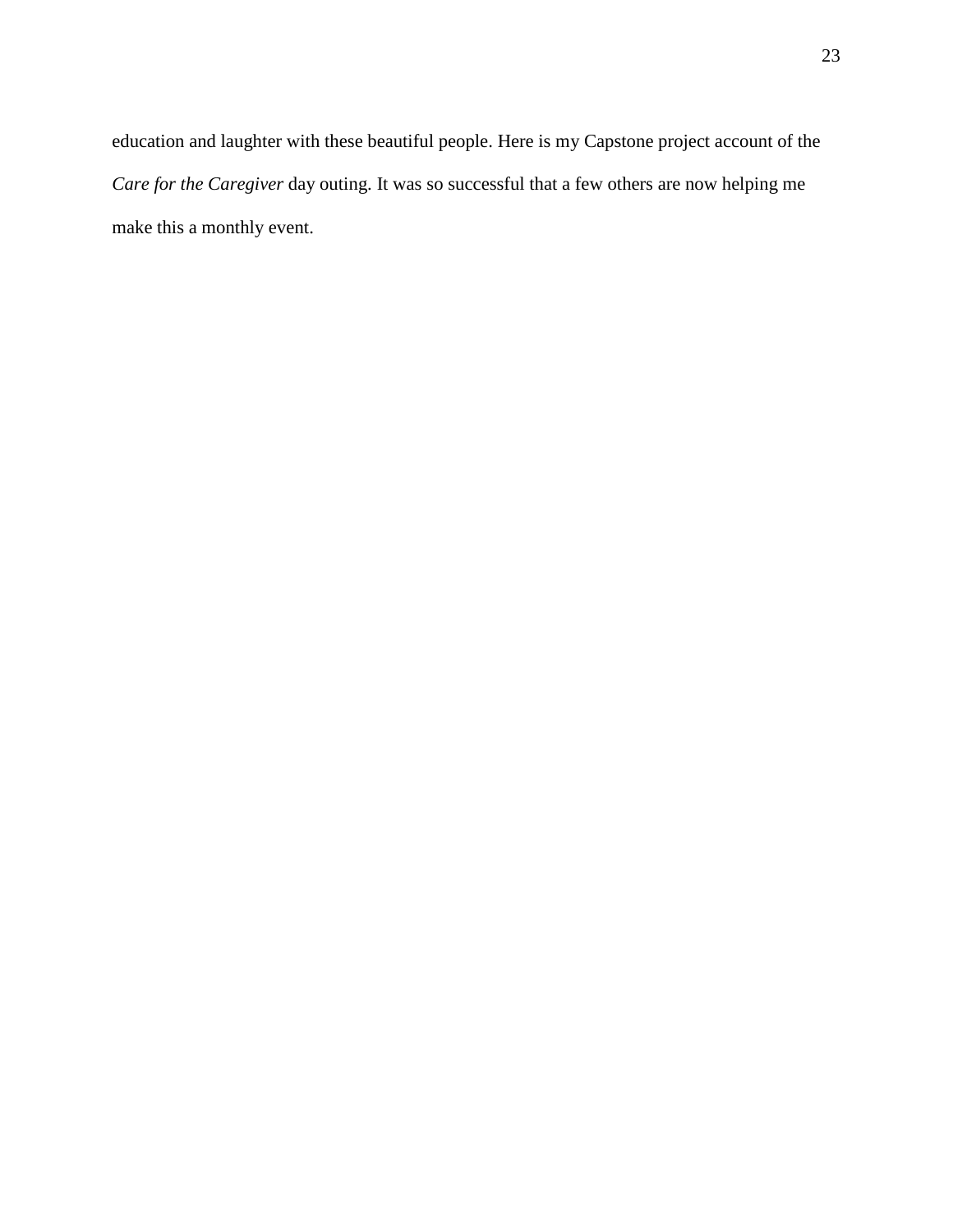# **Caregiver's Getaway**

# **Saturday, June 13, 2015, 12 to 4 PM**

A day for YOU, the Caregiver to get away, have fun and let go of your "cares".

For information on location & to register call: 1-

(leave msg.) free of charge to all registered caregivers.

Hi, I'm Jules Kennedy. Some of you know me, others do not. I am offering a day for caregivers of elders, children, those with illness and/or recovering and anyone that gives care, personal or professional.

The plan for the day is:

12:00 – 1:00 PM, Social time—get to know one another & a de-stress meditation.

1:00 – 2:00 PM, Let's Eat Lunch--with guest Speaker Kathy (Cardiac Rehab)-she will

talk about heart health and staying well as a caregiver. A Heart Healthy Lunch

prepared by John, Shelly and Jules.

2:00 – 3:30 PM, Fun and Games, Laughter Therapy, more social time, a walk through Pinon Hills (gorgeous views of the Peaks) or whatever you wish to do.

Finishing up with a mediation for strength in caregiving.

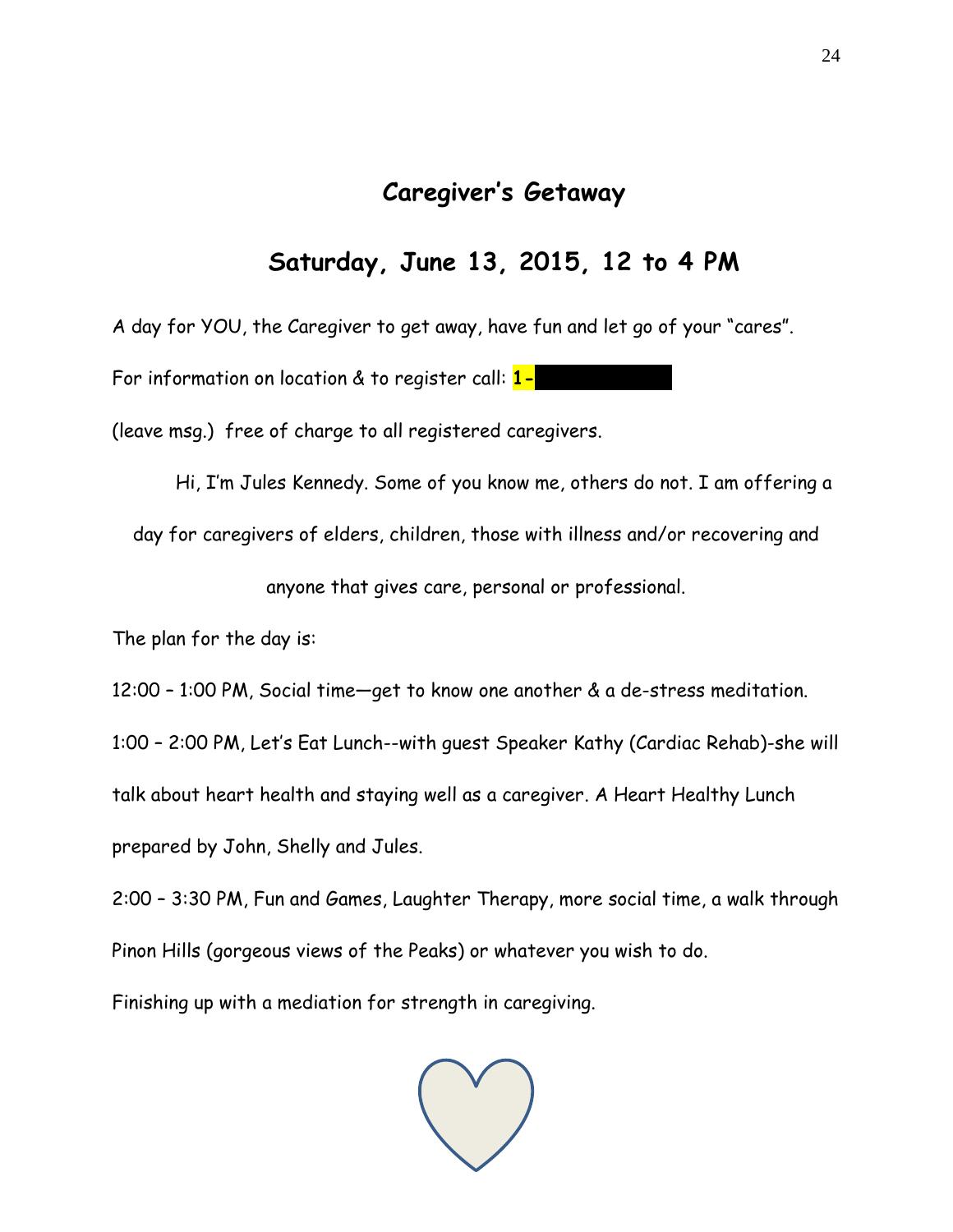The day began roughly before noon Mountain time. Two women arrived together about 11:50. They had been laughing and having a nice journey to my home. The rest of our guests began trailing in right after 12 PM.

Group demographic: Originally we had 10 registrations, but only seven showed up. One woman brought her husband for whom she gives care. He spent the time with my husband for the duration, but the couple only stayed for lunch and then went home. They both are in their 70's and needed their afternoon nap.

All seven registrants were women. Four of them care full-time for their ailing spouses. Another woman is a social worker, serving families in the county and also cares for her ailing husband when at home. One woman cares for her grown son that has mental health issues. Another woman has full custody of her three step-grandsons, all under six years old. She is in her late 50's. I now care for my husband that has been sick these last few years, and is undergoing his second major surgery within the last four months.

All women in this group are caregivers. Most care for elderly spouses, but just the same caregiving has some very similar elements no matter the age group of the persons receiving the care.

Social hour went well. Guests chatted among themselves sharing caregiving stories and giving support to one another. At 1 PM we shared a lunch made by my husband, a young female friend of mine and me. We had heart healthy salads, New Mexico style burritos and tacos, and a selection of deserts.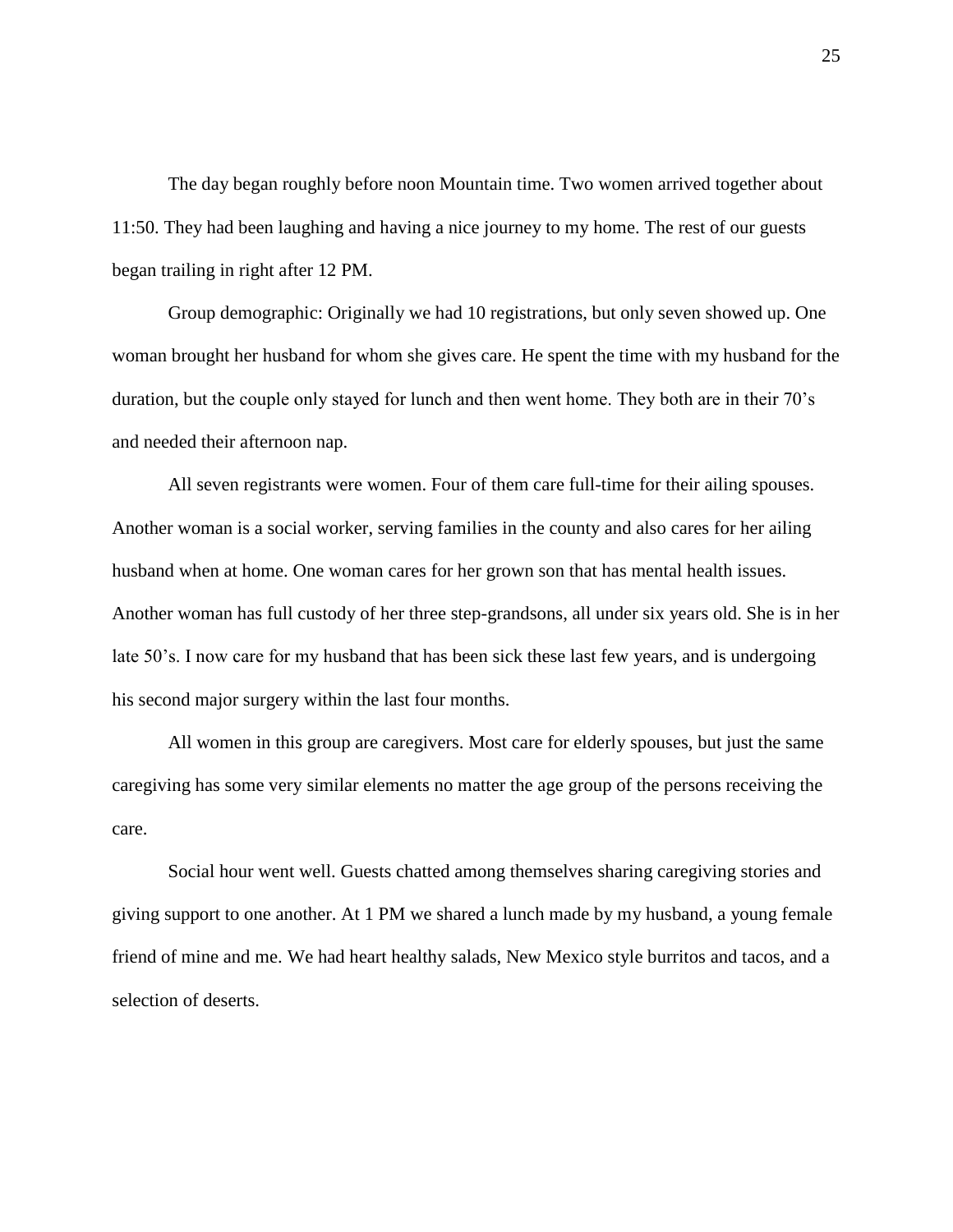Before lunch began, everyone took a turn introducing themselves, and then I shared a brief meditation to set the energy of the room as a good place to release stress and just spend the day relaxing.

During lunch the cardiac rehabilitation therapist of a local hospital talked to the group informally about taking care of self while being in demand as a caregiver. All the women could relate to her message. She showed us some relaxation techniques and shared a community resource list for all those interested. Some of the ladies shared their stories as a caregiver. But mostly we enjoyed lunch, had a few laughs and talked about things of interest for each individual.

One of the women is 83 years young and retired from the military. She said that she spent most of her years surrounded by military men in positions of power. She shared how difficult that life was as one of the few women in the types of positions she carried. She also shared that the challenges she faced in her career were not nearly as difficult as being the primary caretaker for her husband that suffers from multiple disorders including onset Alzheimer's. He is also retired military and is still very strong. Sometimes she cannot handle him, so they were planning a move to a larger metropolitan area to an assisted living facility where she can get some help.

"By 2030, the number of Americans with a confirmed diagnosis of dementia is expected to more than double to 5.2 million." (D.J. Thurman, MD, CDC, unpublished data, 2006)

I shared with the group my identity as a psychic/physical and emotional empath and received some grand advice from Kathy. She has worked with patients and caregivers for many years as a cardiac rehabilitation specialist. She suggested that I take time for myself in quiet to identify which energy was my own and that which belongs to others. When constantly caring for a sick person, especially a loved one, lines can become crossed. As an empath I automatically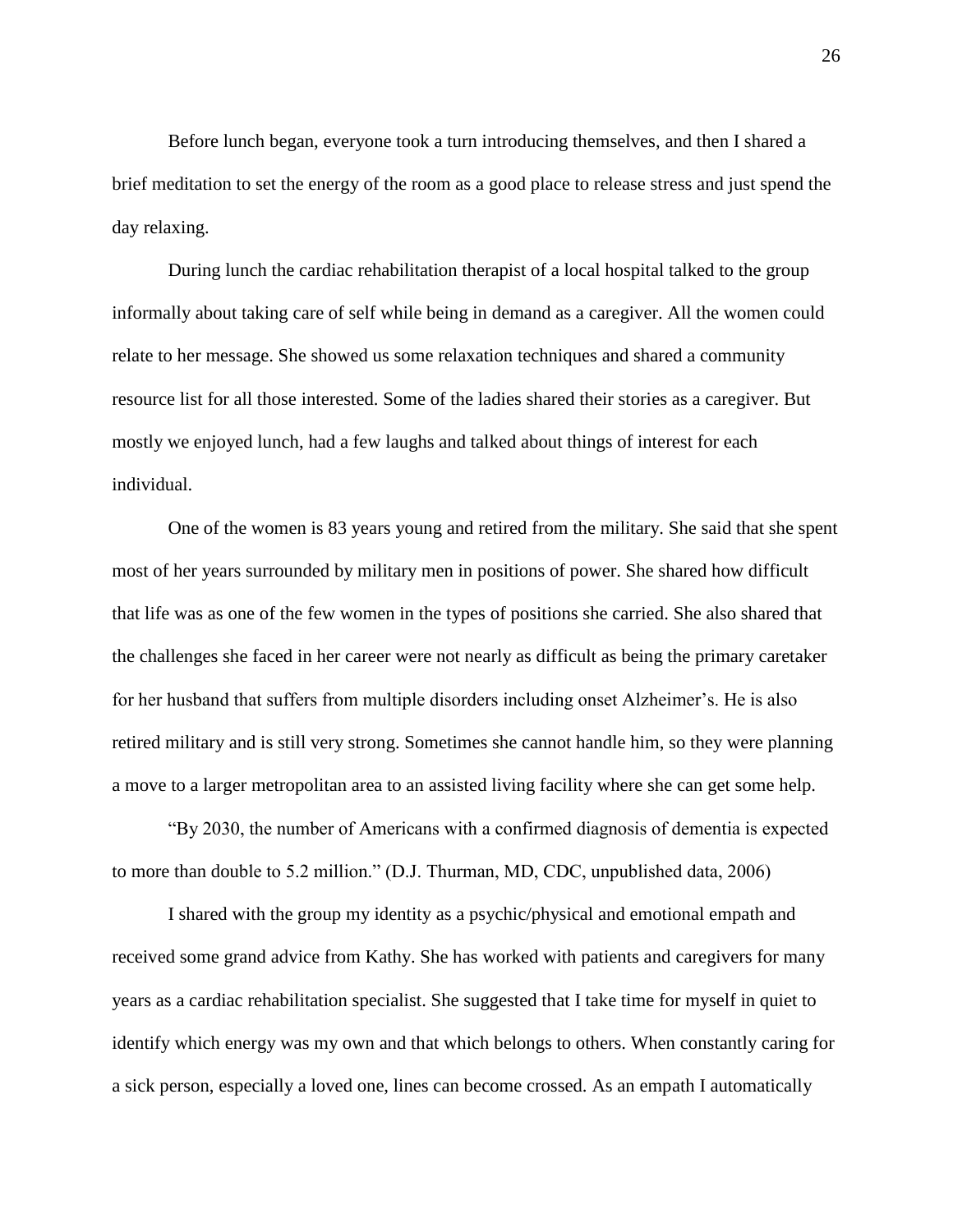pick up on the ills and emotions of other people I am around. I've had empathic heart attacks, labor pains, fainted when coming in contact with a burn patient (due to the intensity of the pain he was feeling underneath the mask of the pain-killing drugs), kidney issues and much more. Although this is sympathetic or rather phantom pain, I feel it as though it is my own. This can be hard on my body and emotional strength. So I must be careful to remain clear as to which pain I am taking on and the reasons why. I would imagine then that other caregivers do much the same, but perhaps unknowingly. The group thanked me for my contribution. One guest acknowledged that the same sort of things happen to her when she is caring for her husband.

Even though I found some of the stories sad, it was my intention to allow the guests to speak candidly about their experiences, and then have a little fun. We cleared the tables of dishes and I set out the games, and offered up what I call Laughter Therapy. We began with a chuckle and ended up laughing hysterically, looking at one another all the while. This inspired more laughter and even tears. What a positive relief for all.

It was then that several women began a game of cards, while the rest of us set out for a walk down our <sup>1/4</sup> mile drive onto the road. After two dips and hills on the road there is the most magnificent view of the Rocky Mountains on all three sides. Of course most of us are used to this view, as many of us live in some beautiful places, but we still marvel at the beauty. This is why many people stay here. The consensus is that the medical services locally are a bit challenging for anyone with major complications, but the beauty of the land is almost worth staying until it just is not possible to care for our loved ones any more.

It felt good for me to relate to these women. Most of them were older than I am and are retired with income. I am still working as much as I can to help support all the medical costs. So I may seem worn for being younger. In any case, being a caregiver can be very draining and will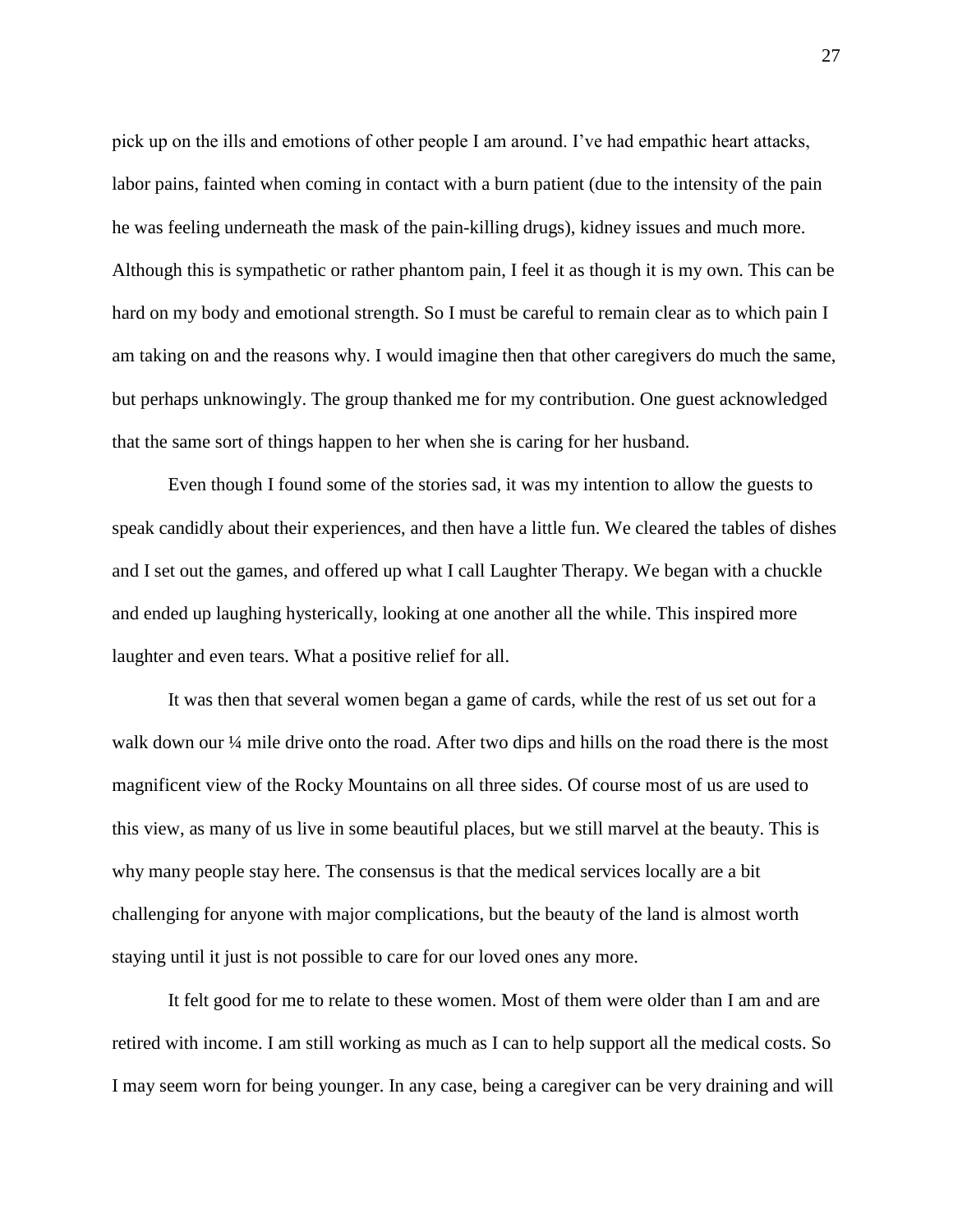encroach on the health of the caregiver. A day outing once a month will be a great experience for all attending.

We ended the day in circle. We stood holding hands and praised the land for its suppleness. This year we have had much rain, so the Earth is very green and fertile for being high desert. We also thanked our abilities as caregivers and gave ourselves a pat on the back, a reward for being so dutiful to our loved ones. We envisioned peace, good health and harmony for the group, the people we care for and the community at large. We hugged as a group and individually. It was agreed that we will do a second caregiver's getaway, and continue each month on the second Saturday. I can no longer hold it in my home as the house is now up for sale and I have moved but others volunteered to bring food and find other locations

This communion of souls was very stimulating for me, and it helped me to feel a sense of belonging. Caregiving can be very isolating and I must admit I feel lonely at times. In this group the loneliness went away. It's true that most of us cannot get away much, but we all agreed that once a month we could do so. The local social worker from the group helped a couple of the women get respite care providers for the day, and also helped one of them set up home care once a week.

I felt that the event went well. Everyone said they had a good time, and felt better about their caregiving experiences. This wasn't intended to be a support group but rather a "getaway". There is a local support group that meets regularly to help with the emotional part of being a caregiver. I wanted to provide something more fun and connected, and that is what was delivered.

I have been building a coalition of healers and helpers all over the world for many years. I've been fortunate that, because of my gifts and the work that I have been doing as a psychic

28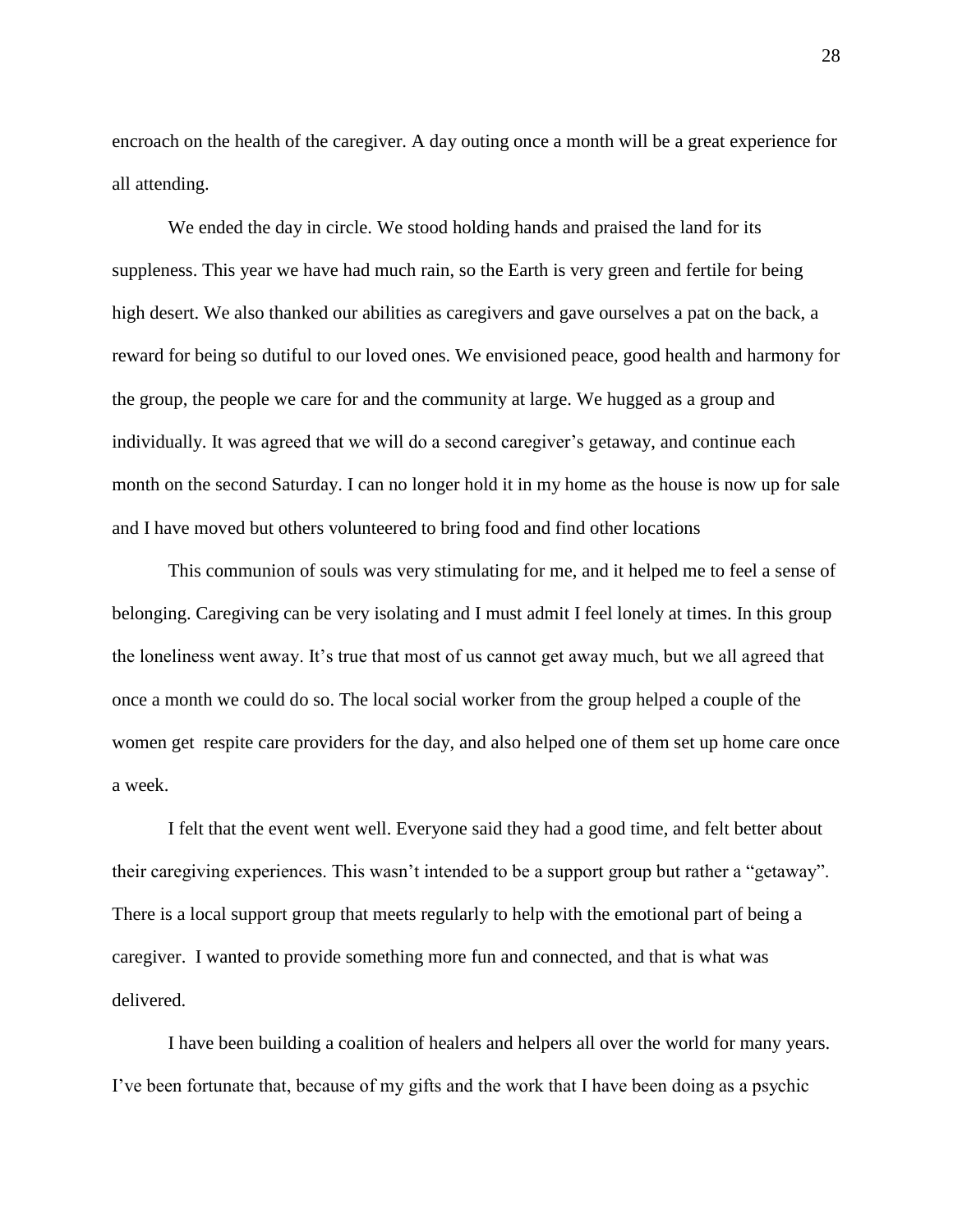consultant for 35 years, I have met clients and healers from many countries. A Mongolian Lama is saying prayers on my behalf for my husband and me because a client from Switzerland knows our situation. These connections do help.

The power of prayer is very strong in my heart. I have healed myself from cancer with my own prayer, the help of prayers from others, and medical treatment from some very wonderful medical professionals that believed in prayer power.

Spirituality: The essence of our being. It permeates our living in relationships and infuses our unfolding awareness of who we are, our purpose in being and our inner resources. Spirituality informs the ways we live and experience life, the ways we encounter mystery, and the ways we relate to all aspects of life. It is the way we experience living through our connectedness with the Sacred Source, the self, others and nature. Spirituality often eludes the cognitive mind because it is intangible in many ways and defies quantification. Spiritual caregiving requires an understanding that spirituality is broader than religion and a recognition that, although some people may not be religious, everyone is spiritual by virtue of being human. (Watson 2005, p. 617-618)

Beyond the logistical, practical, physical piece of care coordination, it seems imperative that we bring compassion and love, connection and collectiveness, surrender and trust into our work as the caregiver. This becomes the spiritual and transpersonal aspect of care that is often forgotten or overlooked. But when people are sick, what they often need most besides medical treatment and physical care is understanding and compassion.

Compassion doesn't always come easy. Yes, love may be there---that sense of connection that just won't ever let up because it's there…all the time. But compassion takes effort.

29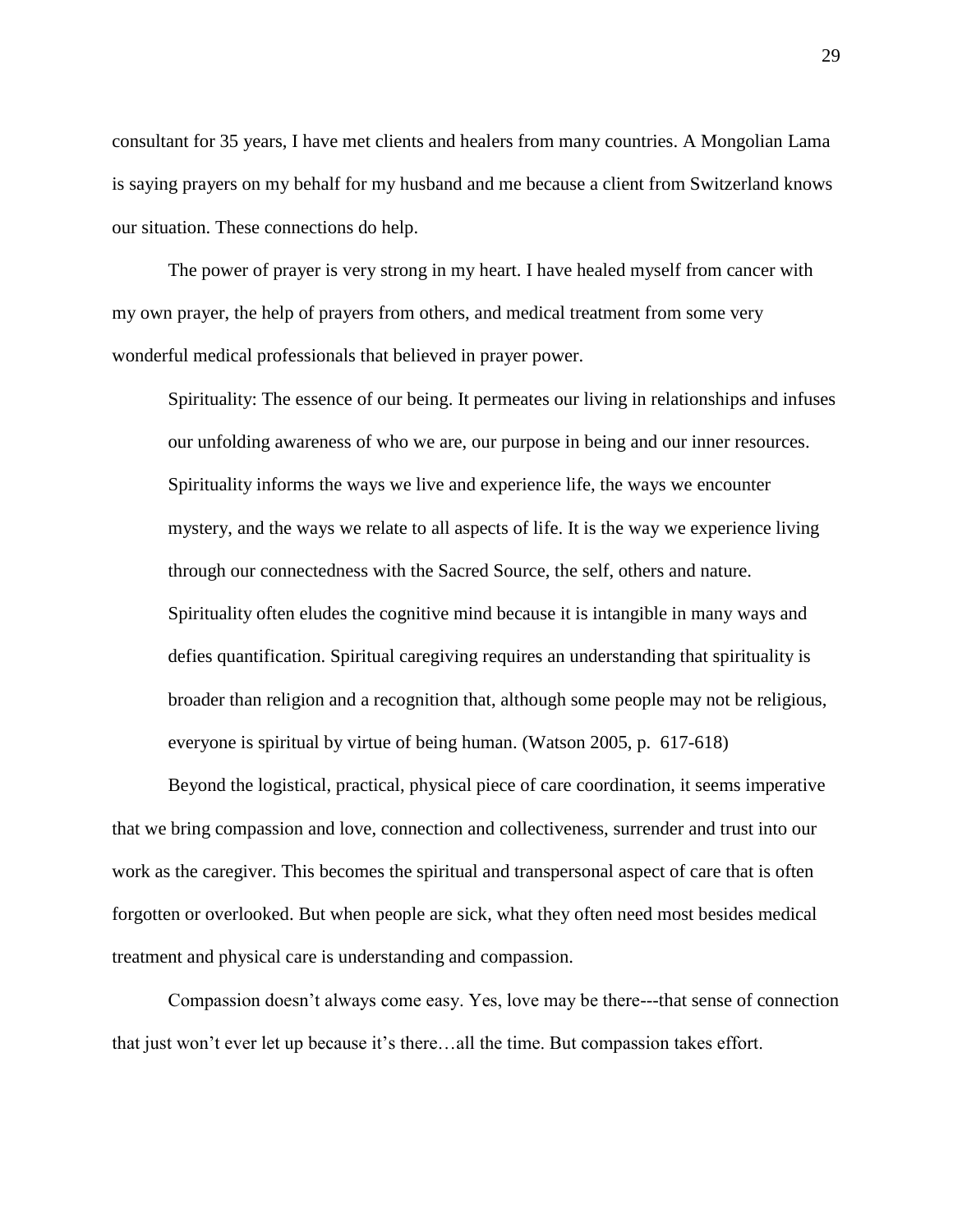"Ecologist John Thompson notes that "just as the richness of social behaviors may increase mutualism with other species, so may some mutualisms allow for the evolution of new social behaviors. In true co-evolutionary fashion, coevolution breeds coevolution." (Kelly 1995, p. 74)

Stewart Brand wrote, "Evolution is adapting to meet ones needs, Coevolution, the larger view, is adapting to meet each other's needs." (Kelly 1995, p. 75)

In this regard, we could easily become a society of care givers—alternating care responsibilities with independence and interdependence, which then in turn would give each one of us a caregiver when needed and also provide the tools necessary to be a caregiver. We cannot live as isolated beings. We must not allow others to isolate for long periods of time when they are young or aging and ill.

"Nothing changes without also moving closer to its changing neighbors." (Kelly 1995, p. 74)

If we each begin to practice, feeling within and deliver compassion to ourselves and others, a collective begins. We can connect to our loved ones for whom we give care, and we take on the essence of true caring within our being. That is expressed to others in automatic ways. We begin to cloak and eventually become that compassion.

"A truly compassionate attitude toward others does not change even if they behave negatively or hurt you." –Dalai Lama

 Trust between the family member that is ill and the family caregiver is also important. ""Where trust is strong, each person knows that both will go the extra mile for the other, or for the cause." (Aucoin 2007, p. 234)

I began to operate my collection of duties as a project. "Complex projects sorely need trust." Then as a project I had to manage it with love, compassion, non-judgment all while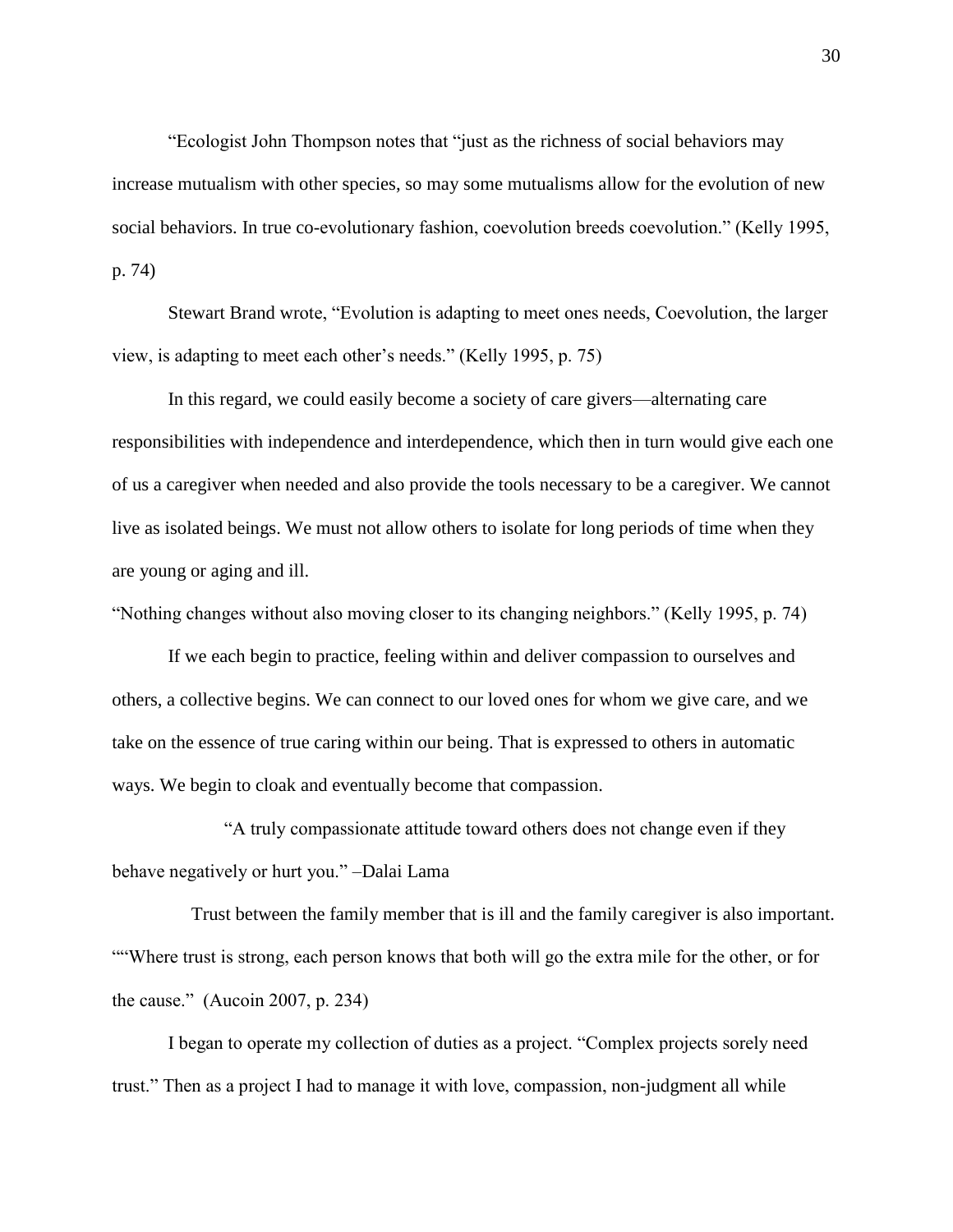building the trust level between myself and my loved one needing care. Since my project team member is always a loved one in these caregiving situations, trust had to be rebuilt and reformed within the new normal or new homeostasis within the family system.

What was once a solid, non-penetrable homeostatic boundary of our family system, now had to allow for medical interruptions (often crisis level interventions) and the invading entities of medical and human service organizations. In the situations with my aging parents there was plenty of resistance to these so-called invasions and change. So as the primary caregiver slash eldest daughter, I had to manage the project gently with a lot of graciousness on my part. This required a great deal of trust between my parents and myself.

The goal of my aging parents and many elders is often to re-establish the same old patterns of living within their homes and family systems, even after major medical changes have taken place. It brings them comfort and familiarity as they deal with a new set of physical conditions mandated by their bodies and medical professionals.

My role was then to instill a new sense of balance within the home, while coordinating care between medical appointments, medicine distribution, physical rehabilitation routines, all while making sure that the home was safe and still reliable for the patients.

"A high level of trust has a significant bottom-line payoff." Using principles from the Right Brain Toolkit such as "respect, communicating promptly and openly, solving problems quickly" helped all of us "reach our goals" of trust and developing the new normal homeostasis that had to be flexible throughout time. (Aucoin 2007, p. 237, 251)

Watson explains, "One interpretation of burnout among healthcare professionals is that it represents the inability to find ways to tend the spirit as one suffers the suffering of another." (Watson 2005, p. 6230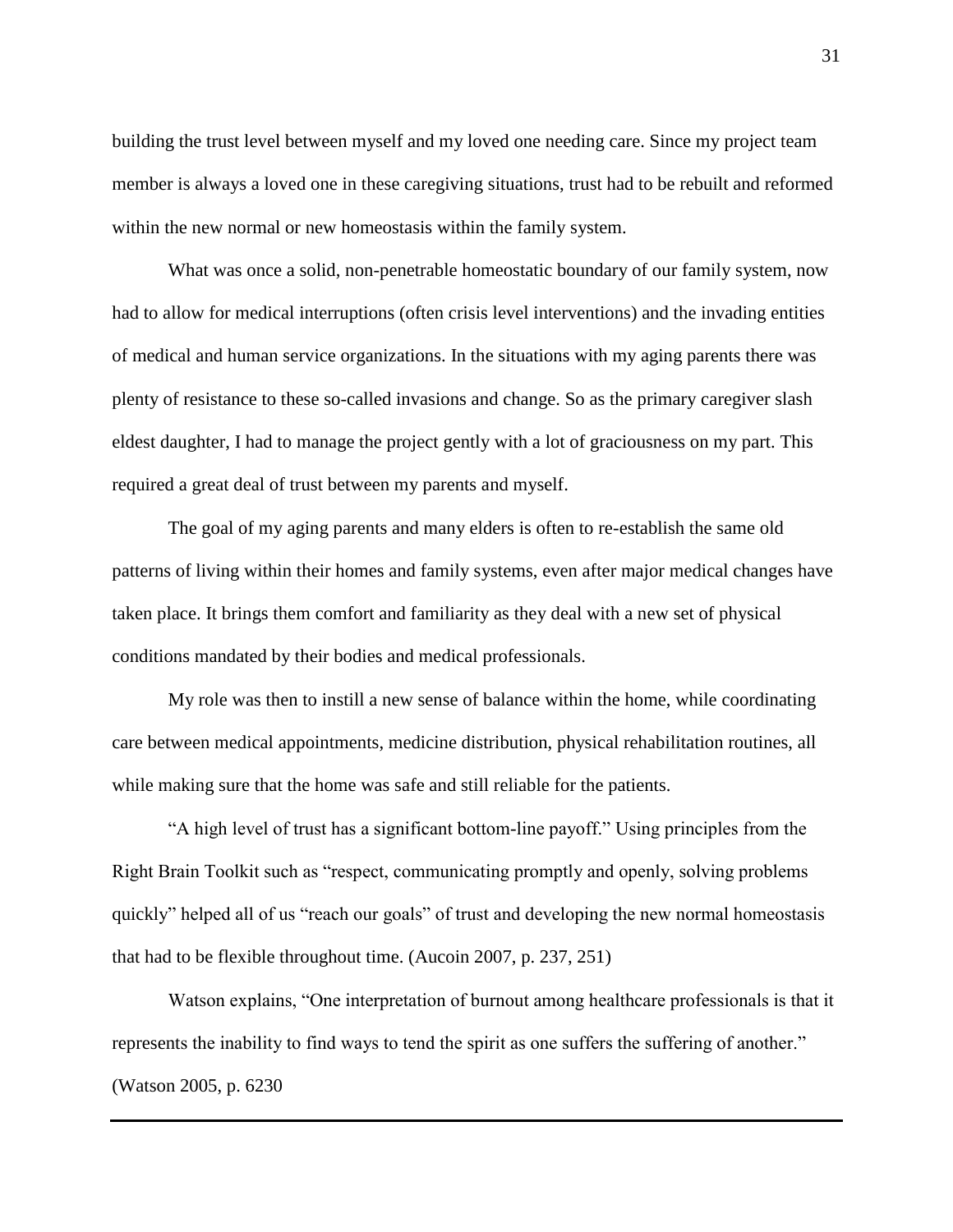Jean Watson is known for her Caring Science programs and use of the Caritas (meaning charity) processes in her work with hospitals nationwide. The Caritas are a set of rules or principles originally used by Catholic nuns when caring for patients. The Caritas include the use of practicing loving kindness with self and others, developing trusting, caring relationships, and "creating a healing environment for the physical and spiritual self which respects human dignity." (Watson 2007)

Most importantly within Watson's work in the compassion field she is, "Open to mystery that allow miracles to enter. As there is an increase in Love/Caring in the world, there is a higher evolution of human consciousness affecting the whole." (p.141)

" In these emerging frameworks, we are called to attend to our own evolving consciousness and self-care practices for our own healing and re-patterning toward Caring/Loving intentionality and Consciousness for healing, and if we are to co-participate in moving humanity closer to honoring and connecting with the Infinity field of universal love, from which deep caring and healing comes." (10 Caritas Processes, p.141)

The Integrative Medicine Department at Abbott Northwestern Hospital in Minneapolis, Minnesota has focused on its threefold mission of service to patients in the areas of clinical services, education and research. . The department provides programs and services that enhance the innate healing of patients and staff. The educational program for clinician staff "includes education to transform nursing practice by incorporating the principles of healing and holistic nursing. It also presents a primer on mind-body therapies, traditional Chinese medicine, massage, and stress management techniques. (Dossey 2005, p. 527-528)

Patients, practitioners and hospital leadership are recognizing the need to engage in an integrative approach to health and healing. By making patient care the most important focus, the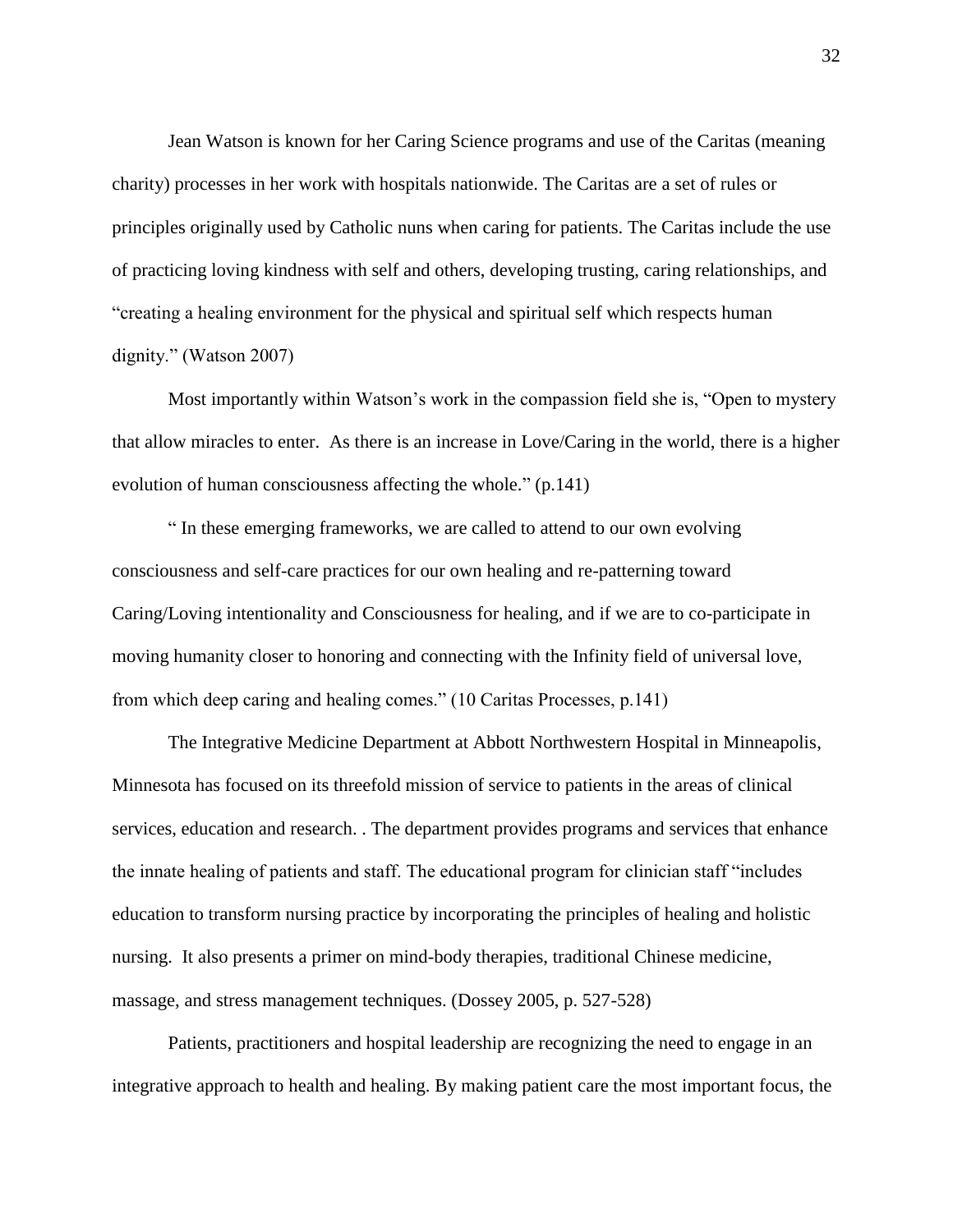changes that organizations make will be profound. I recently was visiting a loved one in a hospital that has been recognized often for "Excellence in Care." One of the nurses told me that they are evaluated on their level of and ability to give care. Each staff member seemed to be tremendously compassionate and caring. I've had the exact opposite experience in other medical facilities where I have been shunned, told that my loved ones' problems were not important enough to be seen by a doctor, and have been hung up on many times while trying to make doctor appointments by phone. It is very refreshing to see how many of the larger medical facilities are working to make it right for the patients and family caregivers. One facility even had a guest room waiting for me as a caregiver so that I could spend the nights close to my loved one. I felt respected and "seen".

Although studying leadership has not been my forte, it is a great segway into my doctoral studies and work in transpersonal psychology, consciousness and creative studies. As a polished quiet leader I can assist others in understanding how creativity can open up consciousness and rise to a spiritual place where all things are possible. As a spiritually based quiet leader within the role as family or professional caregiver I bring my best to the healing team for my patients. I can be a guide through the physical, emotional, mental and spiritual healing and transition for those whom I give care.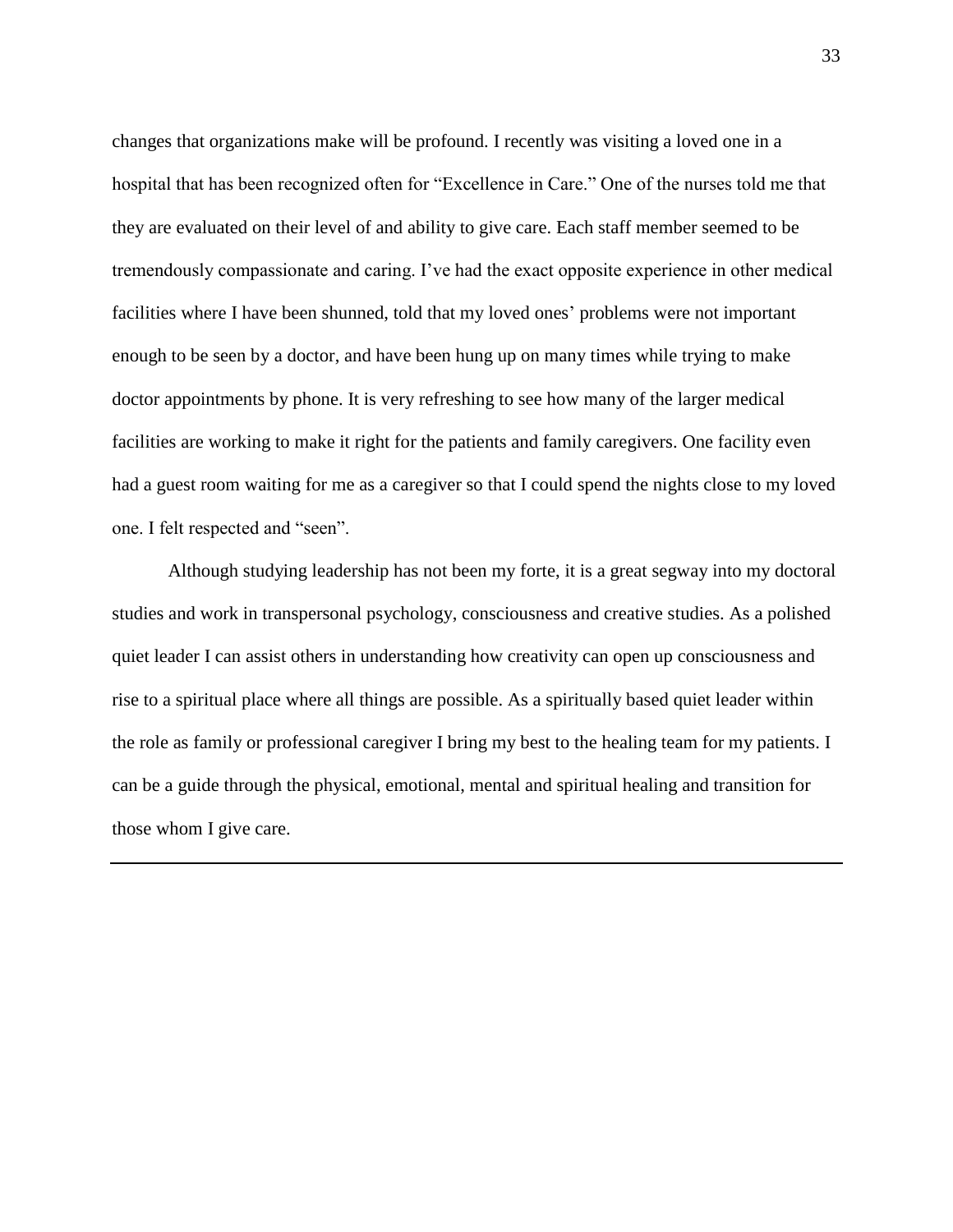# Evaluation (Caregiver as Leader, by Jules Kennedy)

Evaluator: 1

Please evaluate: 5 being the best, 1 being the worst

**Quality of paper?** 

 $1$  2 3 4 5 X

**Thoroughness of paper?**

 $1\_2\_3\_4\_5\_X\_$ 

**Topic quality?**

 $1$  2 3 4 5 X

**Does the paper make sense to you? If so, please comment. If not, could you make a few suggestions of what didn't work for you?**

The paper not only makes sense, I think it should be published. In my work as a hospice

chaplain, I know that this paper would really help caregivers as well as medical professionals.

Additional Comments (optional):

I may borrow the idea of a caregiver's getaway day for my employer – a home health and hospice organization.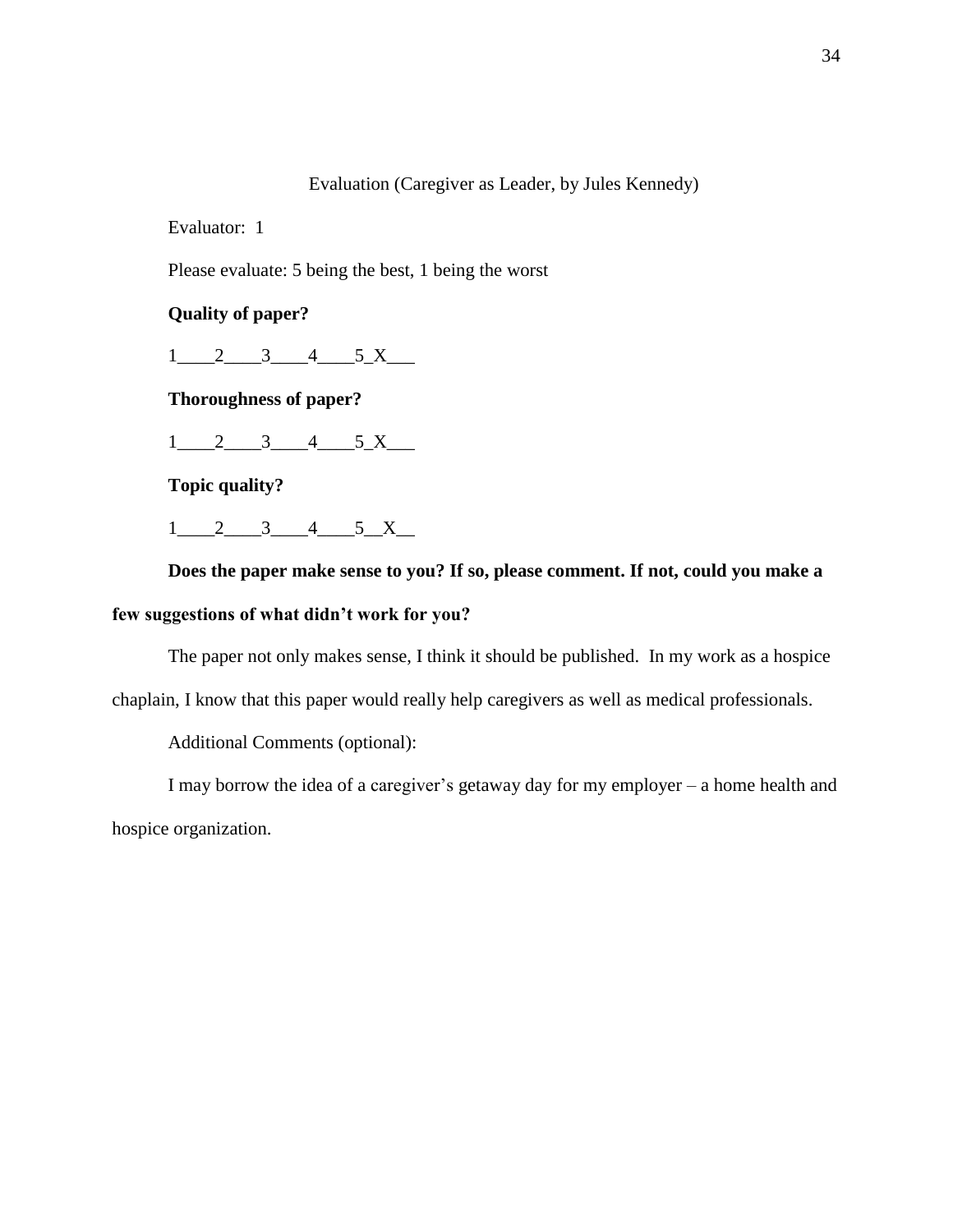# Evaluation (Caregiver as Leader, by Jules Kennedy)

Evaluator: 2

Please evaluate: 5 being the best, 1 being the worst

**Quality of paper?** 

 $1\quad 2\quad 3\quad 4\quad x\quad 5$ 

**Thoroughness of paper?**

 $1\quad 2\quad 3\quad 4\quad x\quad 5$ 

**Topic quality?**

 $1$  2 3 x 4 5

**Does the paper make sense to you? If so, please comment. If not, could you make a few suggestions of what didn't work for you?**

It does make sense, however, I felt very triggered reading this paper and witnessed so many of my own judgements surface. I found myself feeling discompassionate and wanting the author to give more self-care to herself than I heard being advocated or disclaimed within the paper.

I did value the topic generally, as it made me ponder why our society disregards compassionate caregiving. I found myself exploring the realms of fear and lack of internal resources as potential reasons.

"When it comes to business, we rarely hear people praised, let alone rewarded for their empathy." (Goleman, et al 2002, p. 49) This statement is key to my discombobulation in reading the paper and my passion to proffer internal resources in the workplace. This paper forced me to locate the intersections between elderly care-giving and hostility in the workplace.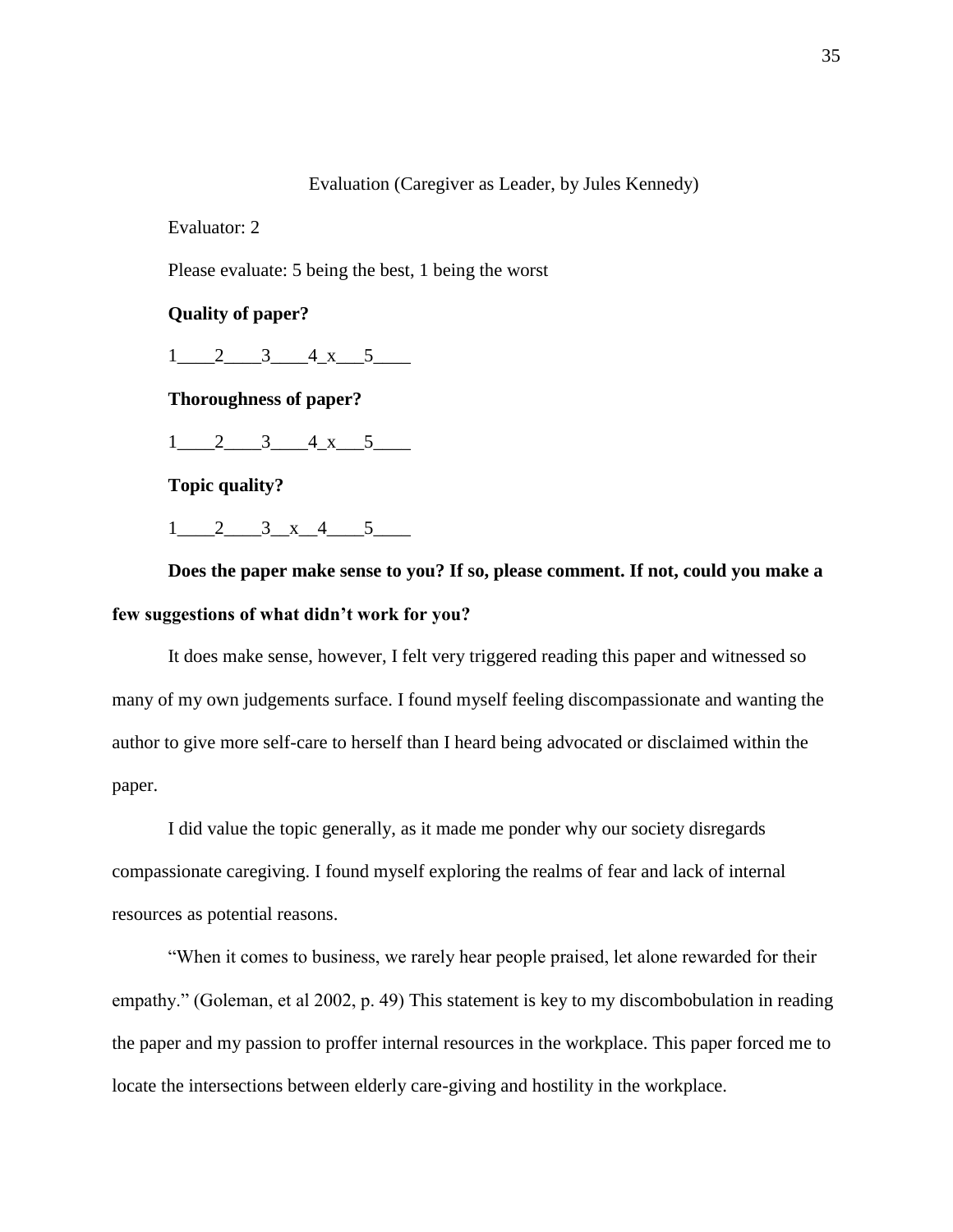### References

- Aucoin, B. Michael. *Right-brain project management: a complementary approach*. Vienna, VA. Management Concepts, 2007.
- Bert Hellinger Therapy. (2015, July 13). What are family constellations? Retrieved from [http://www.hellingerpa.com/constellation.shtml.](http://www.hellingerpa.com/constellation.shtml)
- Centers for Disease Control and Prevention. (2015, April 29). Older persons' health. Retrieved from [http://www.cdc.gov/nchs/fastats/older-american-health.htm.](http://www.cdc.gov/nchs/fastats/older-american-health.htm) Faststats.
- Dossey, Barbara Montgomery. *Holistic nursing a handbook for practice*. 4th ed. Sudbury, MA. Jones and Bartlett, 2005.
- Goleman, Daniel, and Richard E. Boyatzis. *Primal leadership: realizing the power of emotional intelligence*. Boston, MA. Harvard Business School, 2002.
- Grof, Christina, and Stanislav Grof. *The stormy search for the self: a guide to personal growth through transformational crisis*. Los Angeles, CA. Tarcher, 1990.
- Kelly, Kevin. *Out of control: the new biology of machines, social systems, and the economic world*. Reading, MA. Addison-Wesley, 1995.

Lasagna, L., *Hippocratic oath today*. Tufts University School of Medicine. 1964.

- McDaniel, S., Hepworth, J. and Doherty, W. *Medical family therapy: a biopsychosocial approach to families with health problems*. NY, NY. Basic, 1992.
- Nightingale, Florence. *Notes on nursing and notes on hospitals*. Special ed. Birmingham, AL. Classics of Medicine Library, 1982.
- Rolland, John S. *Families, illness, and disability: an integrative treatment model*. NY, NY. Basic, 1994.